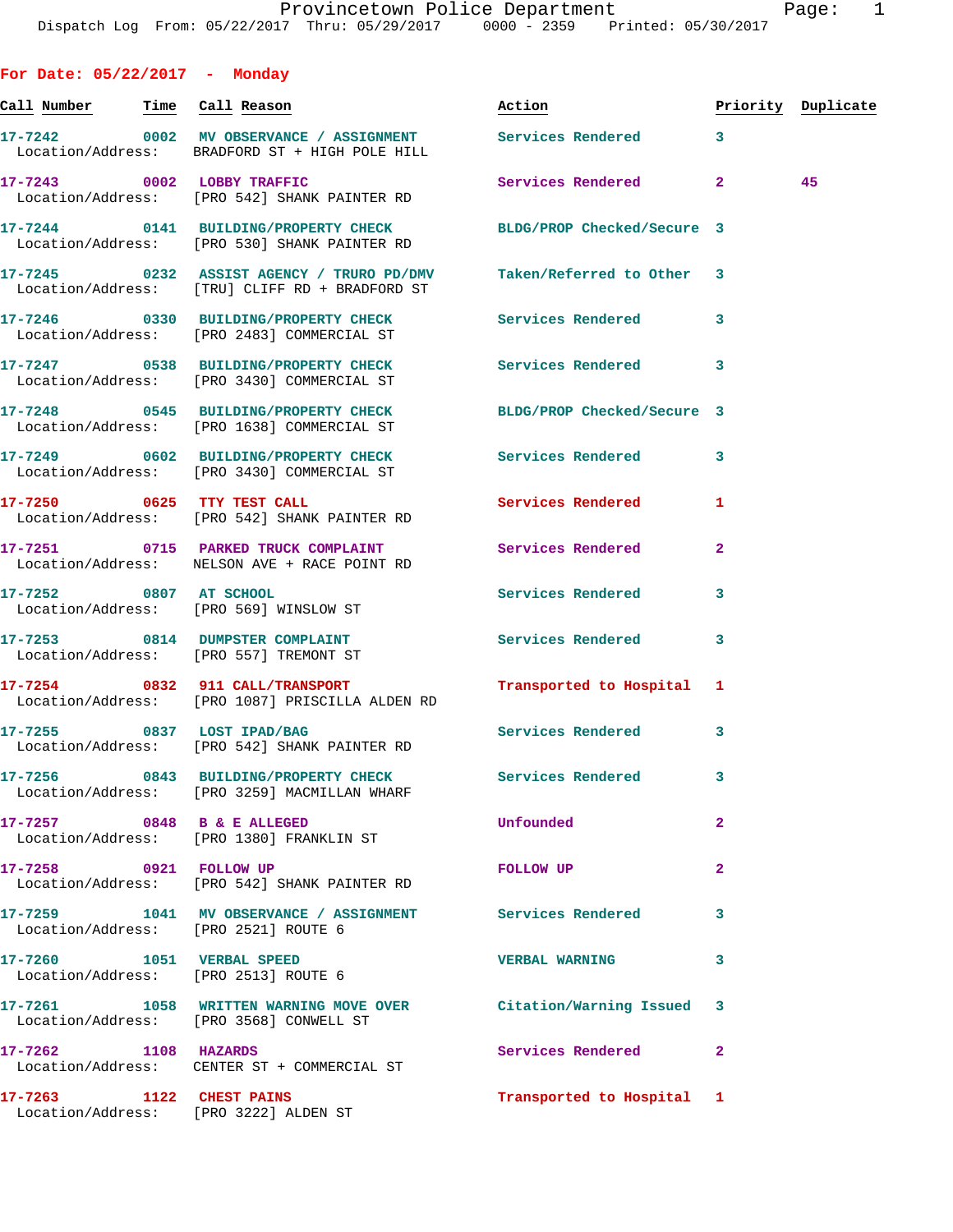|                               | 17-7264 1234 DOCTOR-ORDERED TRANSPORT<br>Location/Address: [PRO 440] HARRY KEMP WAY                               | Transported to Hospital    | $\mathbf{1}$ |
|-------------------------------|-------------------------------------------------------------------------------------------------------------------|----------------------------|--------------|
| 17-7265 1253 TRASH DUMP       | Location/Address: [PRO 2806] BRADFORD ST EXT                                                                      | Services Rendered          | 3            |
| 17-7266 1303 SERVE SUMMONS    | Location/Address: [PRO 1760] PRISCILLA ALDEN RD                                                                   | Could Not Locate           | 3            |
|                               | 17-7267 1315 MV OBSERVANCE / ASSIGNMENT<br>Location/Address: BRADFORD ST + STANDISH ST                            | Services Rendered          | 3            |
|                               | 17-7268 1318 BUILDING/PROPERTY CHECK<br>Location/Address: [PRO 2898] JEROME SMITH RD                              | Services Rendered          | 3            |
|                               | 17-7269 1337 BUILDING/PROPERTY CHECK<br>Location/Address: [PRO 2481] TREMONT ST                                   | Services Rendered          | 3            |
|                               | 17-7270 1341 BUILDING/PROPERTY CHECK<br>Location/Address: [PRO 564] BAYBERRY AVE                                  | <b>Services Rendered</b>   | 3            |
| 17-7271 1349 VERBAL CROSSWALK | Location/Address: [PRO 726] BRADFORD ST                                                                           | <b>VERBAL WARNING</b>      | 3            |
|                               | 17-7272 1401 BUILDING/PROPERTY CHECK<br>Location/Address: [PRO 2540] RACE POINT RD                                | Services Rendered          | 3            |
| Location/Address: BRADFORD ST | 17-7273 1538 MV OBSERVANCE / ASSIGNMENT                                                                           | Services Rendered          | 3            |
|                               | 17-7274 1541 BUILDING/PROPERTY CHECK                                                                              | BLDG/PROP Checked/Secure 3 |              |
|                               | Location/Address: [PRO 106] COMMERCIAL ST                                                                         |                            |              |
|                               | 17-7275 1558 MV OBSERVANCE / ASSIGNMENT Services Rendered<br>Location/Address: JEROME SMITH RD + SHANK PAINTER RD |                            | 3            |
| 17-7276 1559 DISORDERLY       | Location/Address: [PRO 302] COMMERCIAL ST                                                                         | SPOKEN TO                  | $\mathbf{2}$ |
| 17-7277 1621 MISSING DOG      | Location/Address: [PRO 1156] WINSLOW ST                                                                           | Services Rendered          | 2            |
|                               | 17-7278 1707 BUILDING/PROPERTY CHECK<br>Location/Address: [PRO 2540] RACE POINT RD                                | BLDG/PROP Checked/Secure 3 |              |
| 17-7280                       | 1715 BUILDING/PROPERTY CHECK<br>Location/Address: [PRO 2206] COMMERCIAL ST                                        | BLDG/PROP Checked/Secure 3 |              |
|                               | 17-7281 1723 MV COMPLAINT<br>Location/Address: [PRO 2500] COMMERCIAL ST                                           | Services Rendered          | $\mathbf{2}$ |
|                               | 17-7282 1837 BUILDING/PROPERTY CHECK<br>Location/Address: [PRO 433] RYDER ST EXT                                  | BLDG/PROP Checked/Secure 3 |              |
|                               | 17-7283 1901 BUILDING/PROPERTY CHECK<br>Location/Address: [PRO 2483] COMMERCIAL ST                                | BLDG/PROP Checked/Secure 3 |              |
| Location/Address: SNAIL RD    | 17-7284 1910 MV OBSERVANCE / ASSIGNMENT                                                                           | Services Rendered          | 3            |
|                               | 17-7285 2012 BUILDING/PROPERTY CHECK<br>Location/Address: [PRO 3259] MACMILLAN WHARF                              | BLDG/PROP Checked/Secure 3 |              |
|                               | 17-7286 2122 BUILDING/PROPERTY CHECK<br>Location/Address: [PRO 182] COMMERCIAL ST                                 | BLDG/PROP Checked/Secure 3 |              |

## **For Date: 05/23/2017 - Tuesday**

| 17-7287           | 0003 LOBBY TRAFFIC         | Services Rendered |  |  |
|-------------------|----------------------------|-------------------|--|--|
| Location/Address: | FPRO 5421 SHANK PAINTER RD |                   |  |  |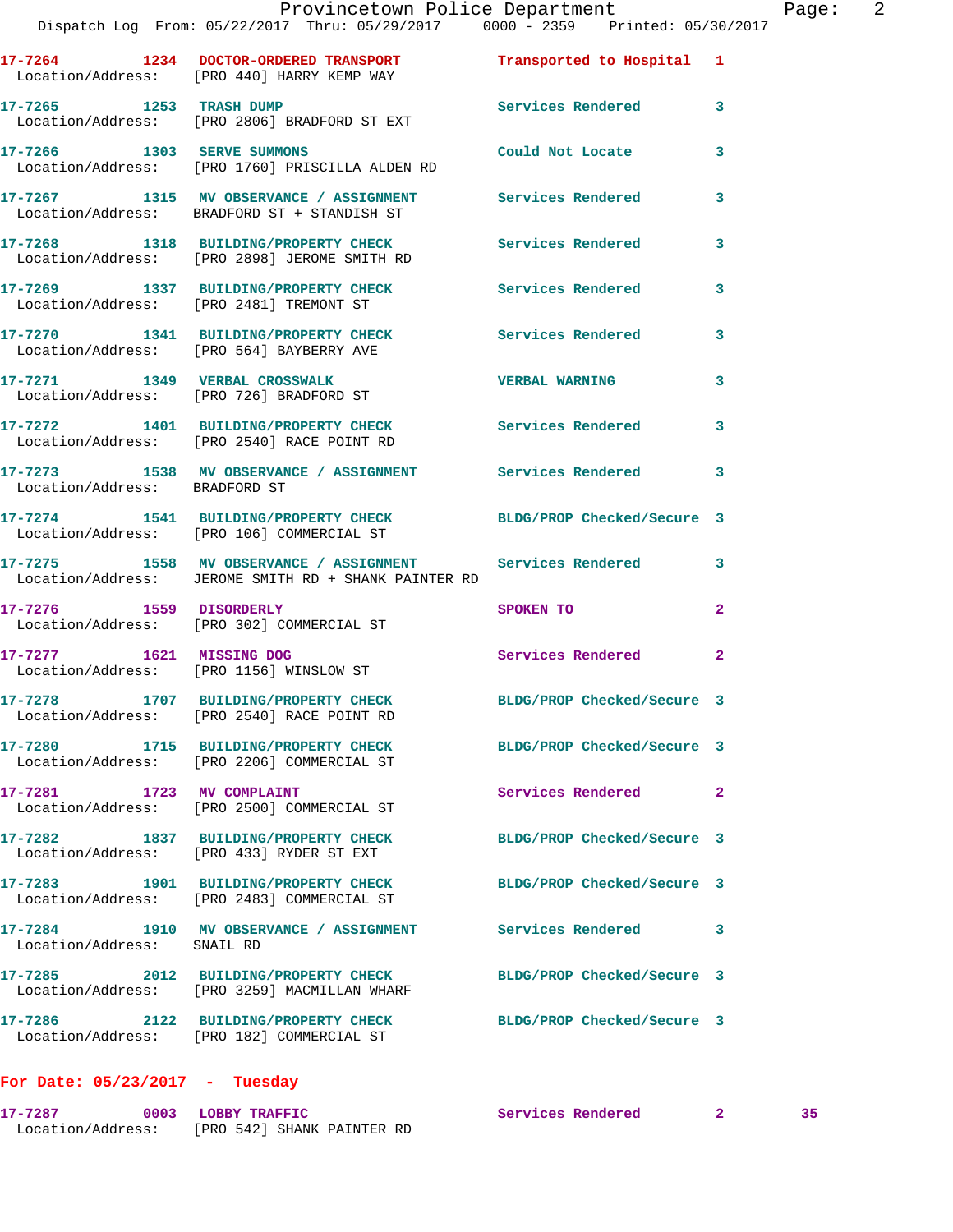Dispatch Log From: 05/22/2017 Thru: 05/29/2017 0000 - 2359 Printed: 05/30/2017

|                                                     | 17-7288 0041 BUILDING/PROPERTY CHECK<br>Location/Address: [PRO 75] CAPTAIN BERTIES WAY                             | <b>Services Rendered</b>   | 3              |
|-----------------------------------------------------|--------------------------------------------------------------------------------------------------------------------|----------------------------|----------------|
|                                                     | 17-7289 0115 BUILDING/PROPERTY CHECK<br>Location/Address: [PRO 3259] MACMILLAN WHARF                               | Services Rendered 3        |                |
|                                                     | 17-7290 0204 MV OBSERVANCE / ASSIGNMENT<br>Location/Address: [PRO 2577] BRADFORD ST                                | No Action Required         | 3              |
|                                                     | 17-7291 0217 BUILDING/PROPERTY CHECK<br>Location/Address: [PRO 1778] SHANK PAINTER RD                              | BLDG/PROP Checked/Secure 3 |                |
| Location/Address: ROUTE 6                           | 17-7292 6523 MV OBSERVANCE / ASSIGNMENT Services Rendered 3                                                        |                            |                |
|                                                     | 17-7293 0534 BUILDING/PROPERTY CHECK<br>Location/Address: [PRO 530] SHANK PAINTER RD                               | BLDG/PROP Checked/Secure 3 |                |
|                                                     | 17-7294 0555 BUILDING/PROPERTY CHECK<br>Location/Address: [PRO 182] COMMERCIAL ST                                  | BLDG/PROP Checked/Secure 3 |                |
|                                                     | 17-7295 0758 BUILDING/PROPERTY CHECK<br>Location/Address: [PRO 3259] MACMILLAN WHARF                               | <b>Services Rendered</b>   | 3              |
| 17-7296 0808 AT SCHOOL                              | Location/Address: [PRO 569] WINSLOW ST                                                                             | <b>Services Rendered</b>   | 3              |
|                                                     | 17-7297 0833 LOST HEADPHONES<br>Location/Address: [PRO 542] SHANK PAINTER RD                                       | <b>Services Rendered</b>   | 3              |
|                                                     | 17-7298 0845 PARK, WALK & TALK<br>Location/Address: [PRO 3165] RACE POINT RD                                       | Services Rendered          | $\overline{2}$ |
|                                                     | 17-7299 0908 PARKED TRUCK COMPLAINT<br>Location/Address: [PRO 536] SHANK PAINTER RD                                | Services Rendered          | $\mathbf{2}$   |
|                                                     | 17-7300 0924 BUILDING/PROPERTY CHECK<br>Location/Address: [PRO 433] RYDER ST EXT                                   | BLDG/PROP Checked/Secure 3 |                |
|                                                     | 17-7301 0926 SERVE SUMMONS<br>Location/Address: [PRO 1760] PRISCILLA ALDEN RD                                      | Could Not Locate           | 3              |
| 17-7302 0944 FOLLOW UP<br>Refer To Arrest: 17-38-AR | Location/Address: [PRO 1245] SEASHORE PARK DR                                                                      | <b>FOLLOW UP</b>           | $\overline{a}$ |
|                                                     | 17-7303 0958 BUILDING/PROPERTY CHECK<br>Location/Address: [PRO 2483] COMMERCIAL ST                                 | Services Rendered          | 3              |
|                                                     | 17-7304 1008 MV OBSERVANCE / ASSIGNMENT Services Rendered<br>Location/Address: BRADFORD ST EXT + TELEGRAPH HILL RD |                            | 3              |
|                                                     | 17-7305 1014 VERBAL SPEED/NO LICENSE THE VERBAL WARNING<br>Location/Address: [PRO 59] BRADFORD ST                  |                            | 3              |
|                                                     | 17-7306 1016 DOCTOR-ORDERED TRANSPORT<br>Location/Address: [PRO 440] HARRY KEMP WAY                                | Transported to Hospital 1  |                |
|                                                     | 17-7308 1032 LOST WALLET<br>Location: [PRO 3431] LOPES SQUARE                                                      | <b>Services Rendered</b>   | 3              |
| 17-7309 1048 LOST CELLPHONE                         | Location/Address: [PRO 542] SHANK PAINTER RD                                                                       | Services Rendered          | 3              |
|                                                     | 17-7310 1053 MV OBSERVANCE / ASSIGNMENT<br>Location/Address: BRADFORD ST + STANDISH ST                             | Services Rendered          | 3              |
|                                                     | 17-7311 1126 KIOSK OUT OF ORDER<br>Location/Address: [PRO 2489] BRADFORD ST                                        | Taken/Referred to Other 2  |                |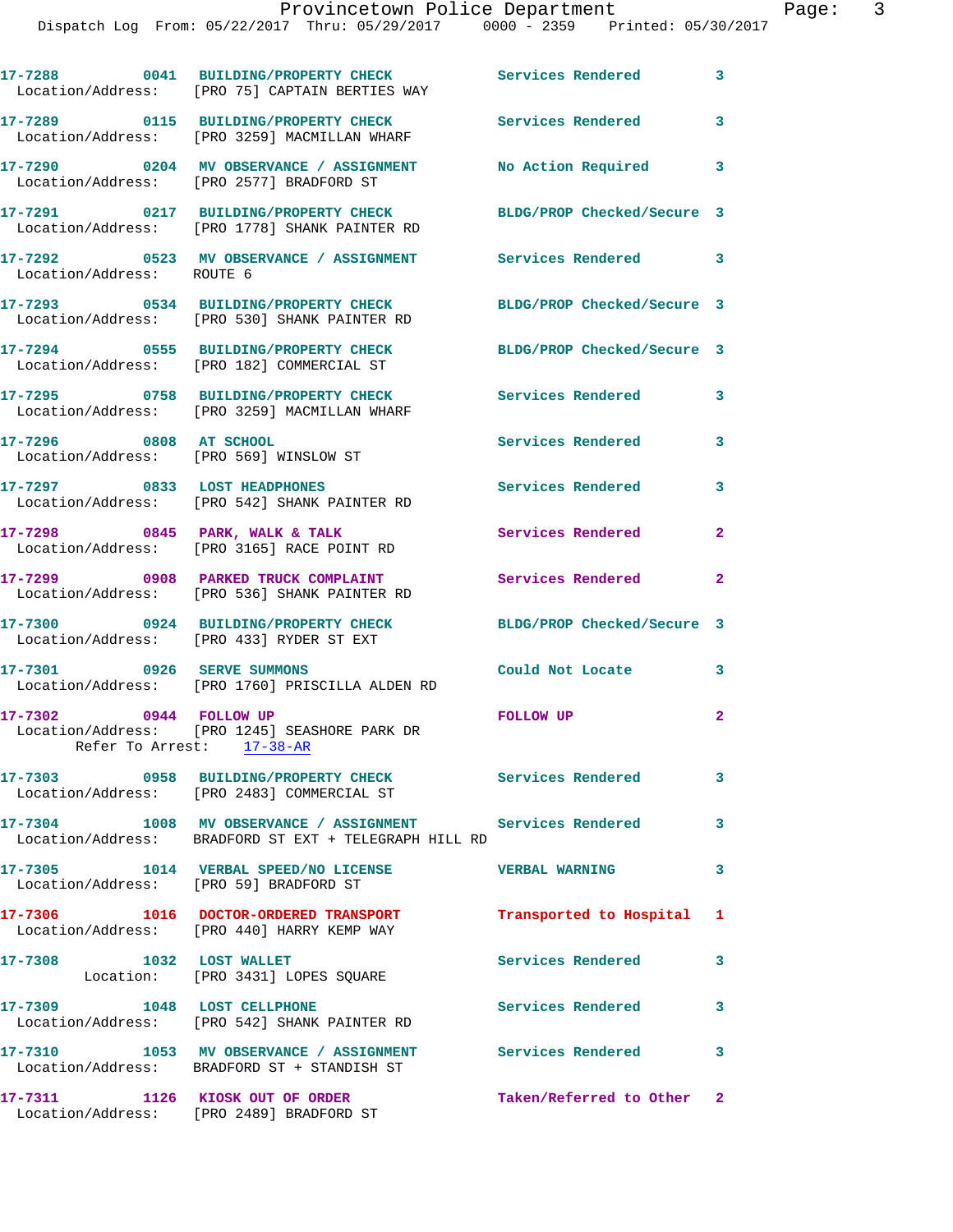|                                    | Provincetown Police Department<br>Dispatch Log From: 05/22/2017 Thru: 05/29/2017 0000 - 2359 Printed: 05/30/2017 |                     |                | Page:  4 |  |
|------------------------------------|------------------------------------------------------------------------------------------------------------------|---------------------|----------------|----------|--|
|                                    | 17-7312 1131 PARK, WALK & TALK 1999 Services Rendered 2                                                          |                     |                |          |  |
|                                    | Location/Address: [PRO 105] COMMERCIAL ST                                                                        |                     |                |          |  |
|                                    | 17-7313 1219 NEIGHBOR DISPUTE Services Rendered 3<br>Location/Address: [PRO 1590] PEARL ST                       |                     |                |          |  |
|                                    | 17-7314 1237 INJURED BIRD<br>Location/Address: [PRO 3121] COMMERCIAL ST                                          | Services Rendered 2 |                |          |  |
|                                    | 17-7315 1344 911 HANG-UP CALLS Could Not Locate 1<br>Location/Address: GARFIELD ST + SCHUELER BLVD               |                     |                |          |  |
|                                    | 17-7317 1350 FOLLOW UP<br>Location/Address: [PRO 3966] SHANK PAINTER RD                                          | FOLLOW UP           | $\overline{2}$ |          |  |
|                                    | 17-7318 1517 SERVE RESTRAINING ORDER Could Not Locate<br>Location/Address: [PRO 3430] COMMERCIAL ST              |                     | $\mathbf{2}$   |          |  |
|                                    | 17-7319 1601 MV STOP<br>Location/Address: [PRO 3259] MACMILLAN WHARF                                             | VERBAL WARNING 3    |                |          |  |
|                                    | 17-7321 1612 PARK, WALK & TALK 1997 Services Rendered 2<br>Location/Address: [PRO 105] COMMERCIAL ST             |                     |                |          |  |
|                                    | 17-7322 1733 HAZARDS SPOKEN TO<br>Location/Address: [PRO 1718] MAYFLOWER AVE                                     |                     | $\mathbf{2}$   |          |  |
|                                    | 17-7323 1747 ANIMAL CALL/DOG OFF LEASH GONE ON ARRIVAL 2<br>Location/Address: [PRO 597] COMMERCIAL ST            |                     |                |          |  |
|                                    | 17-7326 1921 BUILDING/PROPERTY CHECK BLDG/PROP Checked/Secure 3<br>Location/Address: [PRO 182] COMMERCIAL ST     |                     |                |          |  |
|                                    | 17-7327 2016 SUSPICIOUS ACTIVITY<br>Location/Address: [PRO 1316] COMMERCIAL ST                                   | SPOKEN TO 2         |                |          |  |
|                                    | 17-7328 2049 BUILDING/PROPERTY CHECK BLDG/PROP Checked/Secure 3<br>Location/Address: [PRO 2206] COMMERCIAL ST    |                     |                |          |  |
|                                    | 17-7329 2330 NOISE COMPLAINT<br>Location/Address: [PRO 3236] COMMERCIAL ST                                       | SPOKEN TO 3         |                |          |  |
|                                    | 17-7330 2341 LOBBY TRAFFIC<br>Location/Address: [PRO 542] SHANK PAINTER RD                                       | Services Rendered 3 |                | 20       |  |
|                                    | 17-7331 2355 BUILDING/PROPERTY CHECK Services Rendered 3<br>Location/Address: [PRO 3259] MACMILLAN WHARF         |                     |                |          |  |
| For Date: $05/24/2017$ - Wednesday |                                                                                                                  |                     |                |          |  |
|                                    | 17-7332 0024 BUILDING/PROPERTY CHECK BLDG/PROP Checked/Secure 3<br>Location/Address: [PRO 1778] SHANK PAINTER RD |                     |                |          |  |
|                                    | 17-7333 0028 MV OBSERVANCE / ASSIGNMENT Services Rendered 3<br>Location/Address: BRADFORD ST + RYDER ST          |                     |                |          |  |
|                                    | 17-7335 0056 BUILDING/PROPERTY CHECK BLDG/PROP Checked/Secure 3<br>Location/Address: [PRO 175] COMMERCIAL ST     |                     |                |          |  |
|                                    | 17-7336 0130 BUILDING/PROPERTY CHECK BLDG/PROP Checked/Secure 3<br>Location/Address: [PRO 444] HIGH POLE HILL    |                     |                |          |  |
|                                    | 17-7337 0143 MV OBSERVANCE / ASSIGNMENT Services Rendered 3<br>Location/Address: BRADFORD ST + HOWLAND ST        |                     |                |          |  |
|                                    | 17-7338 0146 MV OBSERVANCE / ASSIGNMENT NO Action Required 3<br>Location/Address: [PRO 2577] BRADFORD ST         |                     |                |          |  |
| 17-7339 0211 ASSIST CITIZEN        |                                                                                                                  | Services Rendered 3 |                |          |  |

Location/Address: [PRO 3236] COMMERCIAL ST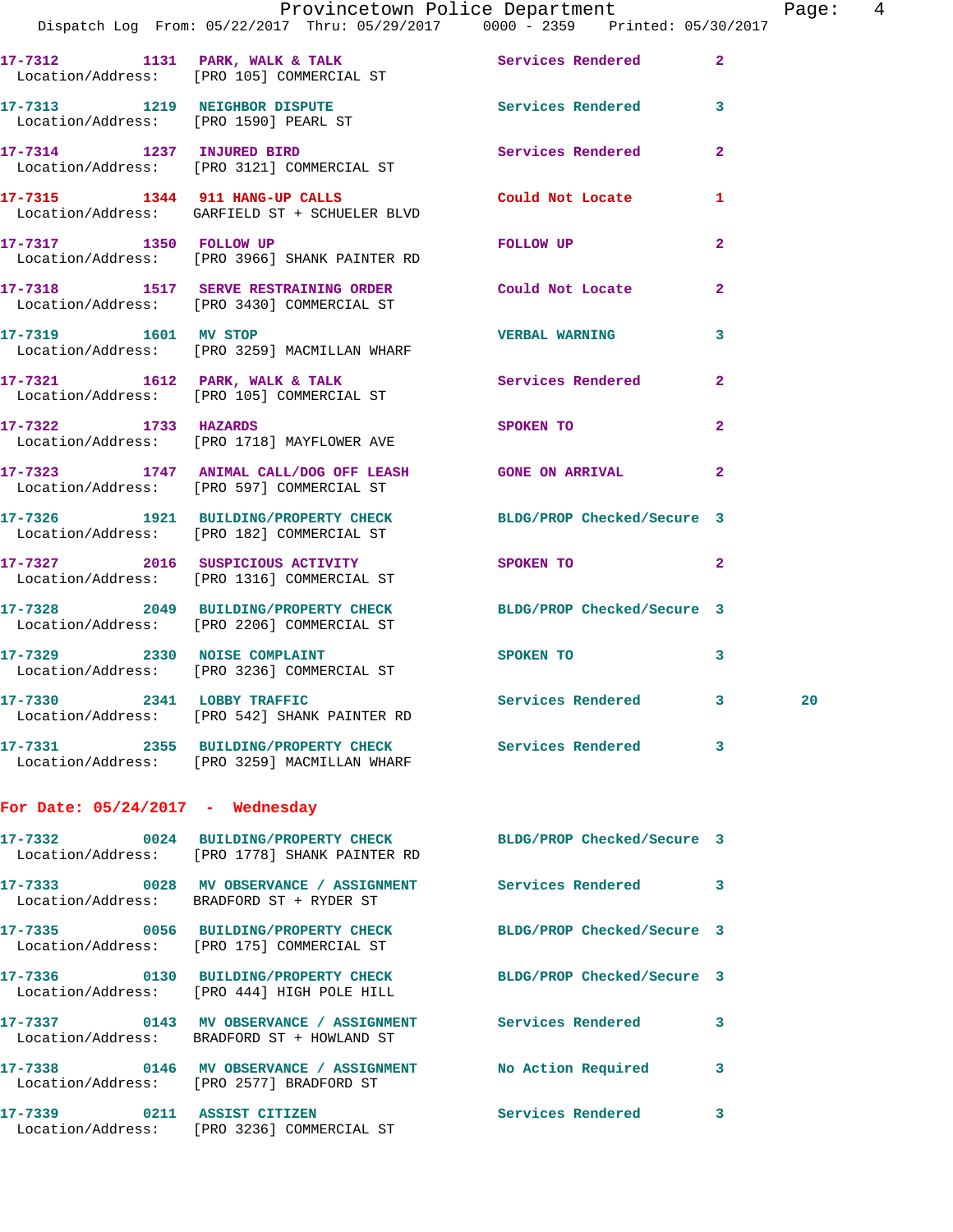|                                                                            | 17-7340 0229 BUILDING/PROPERTY CHECK<br>Location/Address: [PRO 1638] COMMERCIAL ST                 | BLDG/PROP Checked/Secure 3 |                |
|----------------------------------------------------------------------------|----------------------------------------------------------------------------------------------------|----------------------------|----------------|
|                                                                            | 17-7341 0245 BUILDING/PROPERTY CHECK<br>Location/Address: [PRO 1316] COMMERCIAL ST                 | BLDG/PROP Checked/Secure 3 |                |
|                                                                            | 17-7342 0423 BUILDING/PROPERTY CHECK<br>Location/Address: [PRO 530] SHANK PAINTER RD               | BLDG/PROP Checked/Secure 3 |                |
| Location/Address: [PRO 16] BRADFORD ST                                     | 17-7343 0526 BUILDING/PROPERTY CHECK BLDG/PROP Checked/Secure 3                                    |                            |                |
| Location/Address: ROUTE 6                                                  | 17-7344 0536 MV OBSERVANCE / ASSIGNMENT Services Rendered 3                                        |                            |                |
|                                                                            | 17-7345 0539 BUILDING/PROPERTY CHECK<br>Location/Address: [PRO 182] COMMERCIAL ST                  | BLDG/PROP Checked/Secure 3 |                |
| Location/Address: SHANK PAINTER RD                                         | 17-7346   0551 MV OBSERVANCE / ASSIGNMENT   No Action Required                                     |                            | 3              |
|                                                                            | $17-7347$ 0722 PARK, WALK & TALK<br>Location/Address: [PRO 516] RACE POINT RD                      | Services Rendered          | $\overline{a}$ |
| 17-7349 0810 SERVICE CALL/SCHOOL<br>Location/Address: [PRO 569] WINSLOW ST |                                                                                                    | <b>Services Rendered</b>   | 3              |
|                                                                            | 17-7350 0846 MV OBSERVANCE / ASSIGNMENT<br>Location/Address: [PRO 3912] SHANK PAINTER RD           | <b>Services Rendered</b>   | 3              |
|                                                                            | 17-7351 0903 BUILDING/PROPERTY CHECK<br>Location/Address: [PRO 2898] JEROME SMITH RD               | Services Rendered 3        |                |
|                                                                            | 17-7352 0926 MEDICAL EMERGENCY<br>Location/Address: [PRO 442] HARRY KEMP WAY                       | Transported to Hospital 1  |                |
| 17-7353 0945 MV COMPLAINT                                                  | Location/Address: [PRO 1929] COMMERCIAL ST                                                         | Services Rendered 2        |                |
|                                                                            | 17-7354 1015 BUILDING/PROPERTY CHECK<br>Location/Address: [PRO 2483] COMMERCIAL ST                 | BLDG/PROP Checked/Secure 3 |                |
| 17-7355 1022 SERVICE CALL                                                  | Location/Address: [PRO 105] COMMERCIAL ST                                                          | Services Rendered 3        |                |
|                                                                            | 17-7356 1030 ASSIST CITIZEN/WELL BEING Could Not Locate<br>Location/Address: [PRO 1158] WINSLOW ST |                            | 3              |
| 17-7357 1049 ASSIST CITIZEN                                                | Location/Address: COMMERCIAL ST + CENTER ST                                                        | Unfounded                  | 3              |
| 17-7359 1053 ASSIST CITIZEN                                                | Location/Address: [PRO 542] SHANK PAINTER RD                                                       | <b>Services Rendered</b>   | $\mathbf{3}$   |
| 17-7358 1111 ASSIST CITIZEN                                                | Location/Address: [PRO 542] SHANK PAINTER RD                                                       | Services Rendered          | 3              |
| 17-7360 1117 MV STOP                                                       | Location/Address: [PRO 182] COMMERCIAL ST                                                          | No Action Required         | $\mathbf{3}$   |
| 17-7361 1133 MEDICAL EVAL                                                  | Location/Address: [PRO 569] WINSLOW ST                                                             | Transported to Hospital 1  |                |
|                                                                            | 17-7363 1216 ANIMAL CALL/PET PANTRY<br>Location/Address: [PRO 3296] SHANK PAINTER RD               | Services Rendered          | $\mathbf{2}$   |
|                                                                            | 17-7364 1221 ASSIST CITIZEN/LOCK OUT<br>Location/Address: [PRO 1158] WINSLOW ST                    | Services Rendered 3        |                |
|                                                                            |                                                                                                    |                            |                |

17-7365 1239 PARK, WALK & TALK **Services Rendered** 2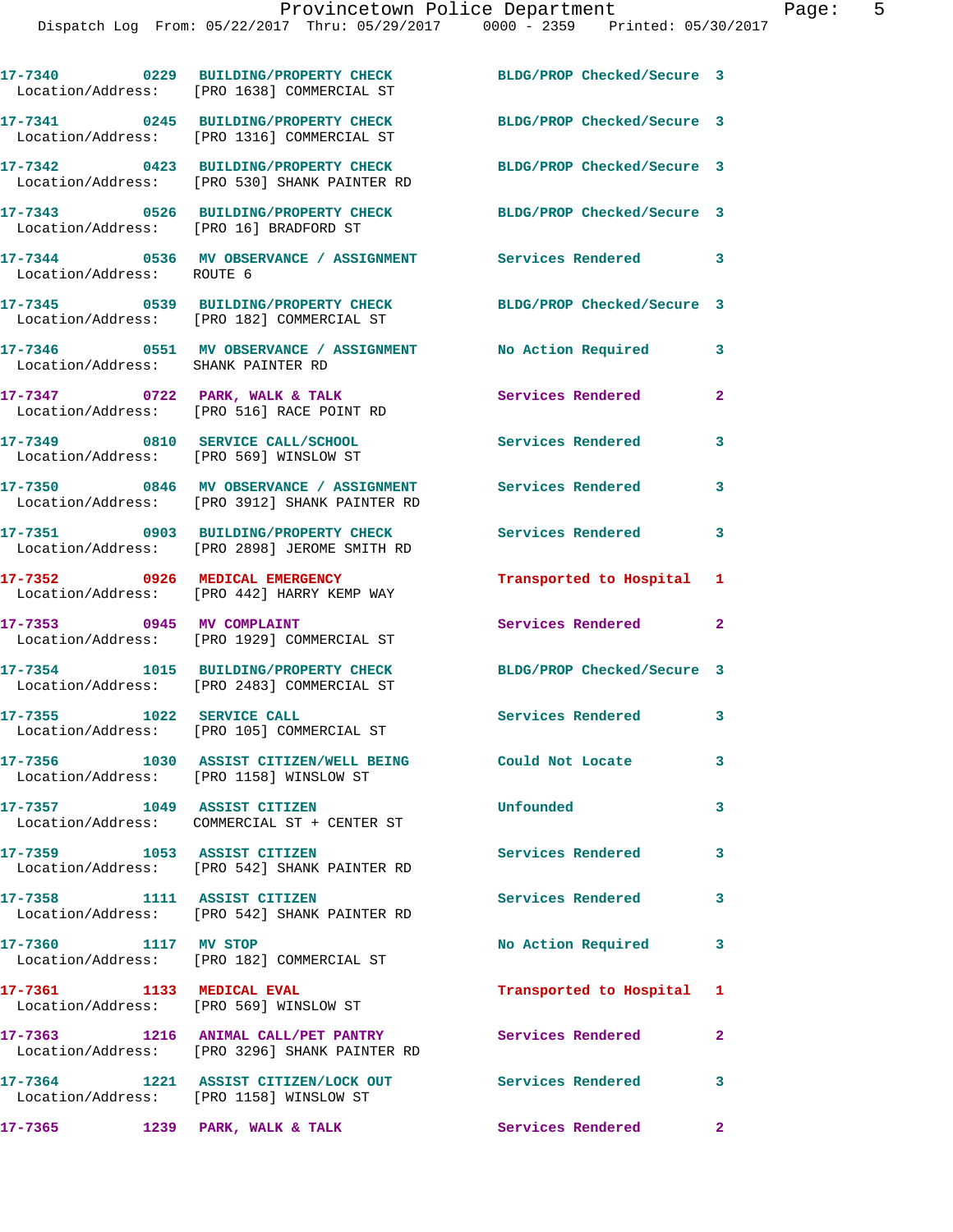|                                                          | Provincetown Police Department<br>Dispatch Log From: 05/22/2017 Thru: 05/29/2017 0000 - 2359 Printed: 05/30/2017    |                            | Page: 6        |
|----------------------------------------------------------|---------------------------------------------------------------------------------------------------------------------|----------------------------|----------------|
|                                                          | Location/Address: [PRO 3163] WINTHROP ST                                                                            |                            |                |
|                                                          | 17-7366 1250 COMPLAINT<br>Location/Address: [PRO 542] SHANK PAINTER RD                                              | Services Rendered          | 3              |
|                                                          | 17-7367 1329 SUSPICIOUS ACTIVITY Could Not Locate<br>Location/Address: [PRO 2647] SHANK PAINTER RD                  |                            | $\mathbf{2}$   |
|                                                          | 17-7368 1342 ASSIST AGENCY / MUTUAL AID Services Rendered<br>Location/Address: [PRO 2754] ROUTE 6                   |                            | 3              |
|                                                          | 17-7369 1344 ASSIST CITIZEN Services Rendered<br>Location/Address: [PRO 542] SHANK PAINTER RD                       |                            | 3              |
| 17-7370 1413 FOUND ID<br>Location/Address: COMMERCIAL ST |                                                                                                                     | Services Rendered 3        |                |
|                                                          | 17-7371 1432 FOLLOW UP<br>Location/Address: [PRO 542] SHANK PAINTER RD                                              | FOLLOW UP                  | $\overline{2}$ |
|                                                          | 17-7373 1442 ASSIST CITIZEN/FINGER PRINTS Services Rendered 3<br>Location/Address: [PRO 542] SHANK PAINTER RD       |                            |                |
|                                                          | 17-7374 1552 BUILDING/PROPERTY CHECK BLDG/PROP Checked/Secure 3<br>Location/Address: [PRO 1316] COMMERCIAL ST       |                            |                |
|                                                          | 17-7375 1604 PARK, WALK & TALK 1988 Services Rendered 2<br>Location/Address: [PRO 105] COMMERCIAL ST                |                            |                |
| Location/Address: SNAIL RD                               | 17-7376 1706 MV OBSERVANCE / ASSIGNMENT Services Rendered                                                           |                            | 3              |
|                                                          | 17-7377 1721 FOUND VISA CARD Services Rendered 3<br>Location/Address: [PRO 2728] COMMERCIAL ST                      |                            |                |
|                                                          | 17-7378 1749 BUILDING/PROPERTY CHECK BLDG/PROP Checked/Secure 3<br>Location/Address: [PRO 2483] COMMERCIAL ST       |                            |                |
|                                                          | 17-7379 1816 MV OBSERVANCE / ASSIGNMENT Services Rendered 3<br>Location/Address: JEROME SMITH RD + SHANK PAINTER RD |                            |                |
| 17-7380                                                  | 1851 ASSIST CITIZEN<br>Location/Address: [PRO 290] COMMERCIAL ST                                                    | <b>Services Rendered</b>   | 3              |
|                                                          | 17-7381 1907 FINGER LACERATION<br>Location/Address: [PRO 542] SHANK PAINTER RD                                      | <b>Services Rendered</b> 1 |                |
| 17-7382 1921 MV STOP                                     | Location/Address: SHANK PAINTER RD + BRADFORD ST                                                                    | <b>VERBAL WARNING</b>      | 3              |
|                                                          | 17-7384 1954 BUILDING/PROPERTY CHECK BLDG/PROP Checked/Secure 3<br>Location/Address: [PRO 2898] JEROME SMITH RD     |                            |                |
|                                                          | 17-7385 2331 BUILDING/PROPERTY CHECK Services Rendered<br>Location/Address: [PRO 2483] COMMERCIAL ST                |                            | 3              |
|                                                          | 17-7386 2336 BUILDING/PROPERTY CHECK Services Rendered 3<br>Location/Address: [PRO 2206] COMMERCIAL ST              |                            |                |
|                                                          | 17-7387 2336 BUILDING/PROPERTY CHECK BLDG/PROP Checked/Secure 3<br>Location/Address: [PRO 3259] MACMILLAN WHARF     |                            |                |
| Location/Address: [PRO 2521] ROUTE 6                     | 17-7388 2348 MV OBSERVANCE / ASSIGNMENT Services Rendered 3                                                         |                            |                |
|                                                          |                                                                                                                     |                            |                |

## **For Date: 05/25/2017 - Thursday**

| 17-7389           | 0000 MV OBSERVANCE / ASSIGNMENT | Services Rendered |  |
|-------------------|---------------------------------|-------------------|--|
| Location/Address: | [PRO 2489] BRADFORD ST          |                   |  |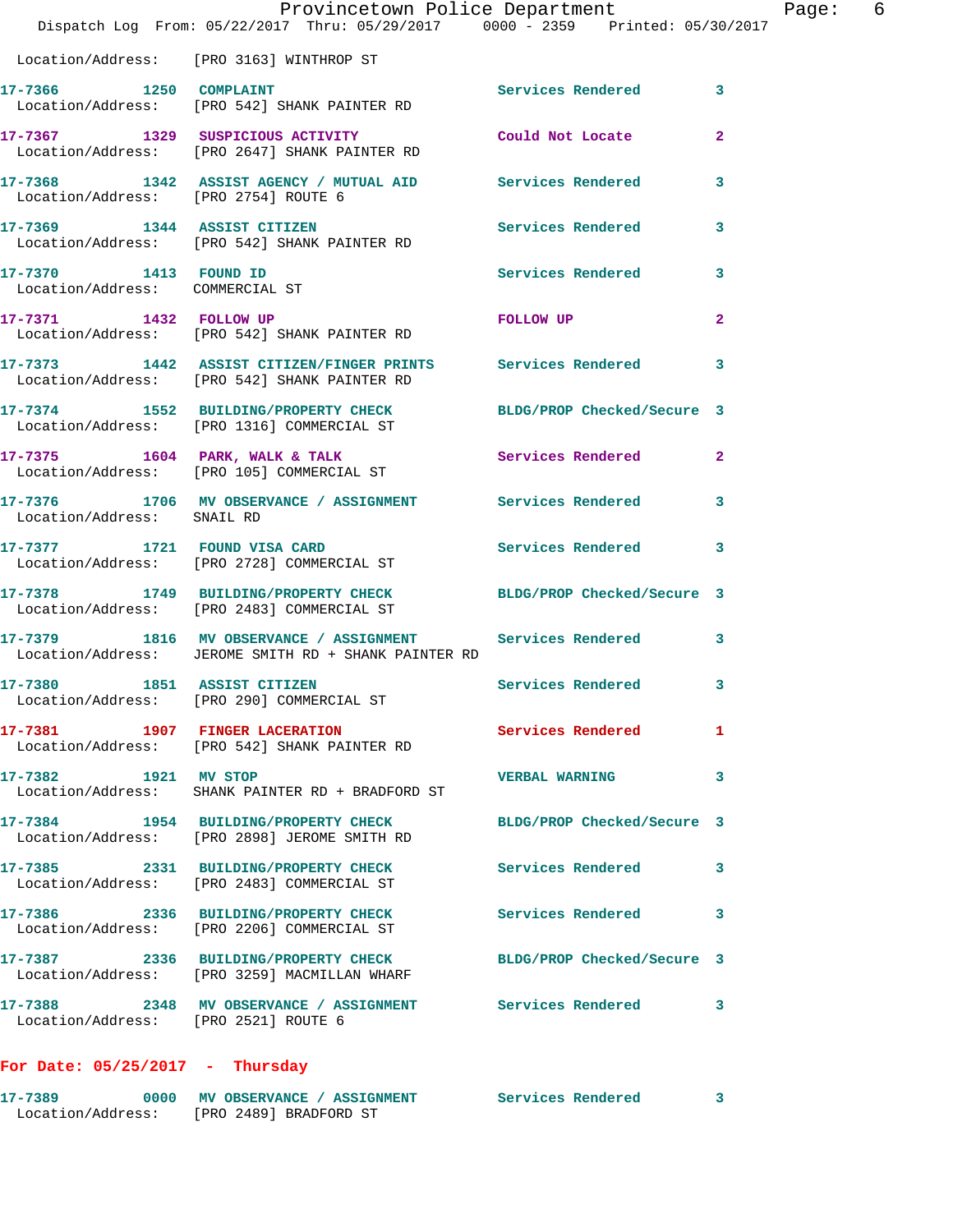|                                                                 | Provincetown Police Department<br>Dispatch Log From: 05/22/2017 Thru: 05/29/2017 0000 - 2359 Printed: 05/30/2017 |                           |                | Page: | - 7 |
|-----------------------------------------------------------------|------------------------------------------------------------------------------------------------------------------|---------------------------|----------------|-------|-----|
|                                                                 | 17-7390 0002 LOBBY TRAFFIC<br>Location/Address: [PRO 542] SHANK PAINTER RD                                       | Services Rendered 2       |                | 44    |     |
|                                                                 | 17-7391 0013 MV OBSERVANCE / ASSIGNMENT No Action Required 3<br>Location/Address: HOWLAND ST + BRADFORD ST       |                           |                |       |     |
|                                                                 | 17-7392 0019 MV OBSERVANCE / ASSIGNMENT Services Rendered 3<br>Location/Address: [PRO 106] COMMERCIAL ST         |                           |                |       |     |
|                                                                 | 17-7393 0049 BUILDING/PROPERTY CHECK BLDG/PROP Checked/Secure 3<br>Location/Address: [PRO 440] HARRY KEMP WAY    |                           |                |       |     |
|                                                                 | 17-7396 0246 BUILDING/PROPERTY CHECK BLDG/PROP Checked/Secure 3<br>Location/Address: [PRO 444] HIGH POLE HILL    |                           |                |       |     |
|                                                                 | 17-7400 0730 BUILDING/PROPERTY CHECK BLDG/PROP Checked/Secure 3<br>Location/Address: [PRO 1316] COMMERCIAL ST    |                           |                |       |     |
|                                                                 | 17-7398 0754 WIRES DOWN<br>Location/Address: [PRO 352] COMMERCIAL ST                                             | Taken/Referred to Other 2 |                |       |     |
|                                                                 | 17-7399 0811 SERVICE CALL/SCHOOL 5 Services Rendered 3<br>Location/Address: [PRO 569] WINSLOW ST                 |                           |                |       |     |
|                                                                 | 17-7401 0847 MV DISABLED<br>Location/Address: [PRO 2513] ROUTE 6                                                 | No Action Required 2      |                |       |     |
|                                                                 | 17-7403 0919 MV OBSERVANCE / ASSIGNMENT No Action Required 3<br>Location/Address: BRADFORD ST + STANDISH ST      |                           |                |       |     |
|                                                                 | 17-7404 0937 MV COMPLAINT<br>Location/Address: [PRO 165] COMMERCIAL ST                                           | Services Rendered         | $\overline{2}$ |       |     |
| Location/Address: ROUTE 6                                       | 17-7405 1005 MV OBSERVANCE / ASSIGNMENT Services Rendered                                                        |                           | 3              |       |     |
|                                                                 | 17-7406 1050 BUILDING/PROPERTY CHECK Services Rendered 3<br>Location/Address: [PRO 3259] MACMILLAN WHARF         |                           |                |       |     |
|                                                                 | 17-7407 1103 PARK, WALK & TALK<br>Location/Address: [PRO 537] SHANK PAINTER RD                                   | Services Rendered 2       |                |       |     |
|                                                                 | 17-7408 1117 MV OBSERVANCE / ASSIGNMENT Services Rendered<br>Location/Address: SHANK PAINTER RD + PROVINCE RD    |                           |                |       |     |
| 17-7409 1151 MV STOP                                            | Location/Address: [PRO 411] CONWELL ST                                                                           | <b>VERBAL WARNING</b>     | $\mathbf{3}$   |       |     |
| Location/Address: [PRO 2521] ROUTE 6                            | 17-7410 1314 MV OBSERVANCE / ASSIGNMENT No Action Required 3                                                     |                           |                |       |     |
| 17-7411 1316 ALARM - GENERAL<br>Location/Address: COMMERCIAL ST |                                                                                                                  | <b>False Alarm</b>        | 1              |       |     |
| 17-7412 1351 MV STOP                                            | Location/Address: [PRO 2513] ROUTE 6                                                                             | <b>VERBAL WARNING</b>     | 3              |       |     |
|                                                                 | 17-7413 1500 PARK, WALK & TALK<br>Location/Address: [PRO 569] WINSLOW ST                                         | Services Rendered         | $\mathbf{2}$   |       |     |
|                                                                 | 17-7415 1523 BUILDING/PROPERTY CHECK BLDG/PROP Checked/Secure 3<br>Location/Address: [PRO 1778] SHANK PAINTER RD |                           |                |       |     |
|                                                                 | 17-7416 1528 BUILDING/PROPERTY CHECK Services Rendered<br>Location/Address: [PRO 2206] COMMERCIAL ST             |                           | 3              |       |     |
|                                                                 | 17-7417 1536 PARK, WALK & TALK<br>Location/Address: [PRO 105] COMMERCIAL ST                                      | Services Rendered         | $\mathbf{2}$   |       |     |
|                                                                 | 17-7418 1608 PARKED MV COMPLAINT The Services Rendered 2                                                         |                           |                |       |     |

Location/Address: GOSNOLD ST + COMMERCIAL ST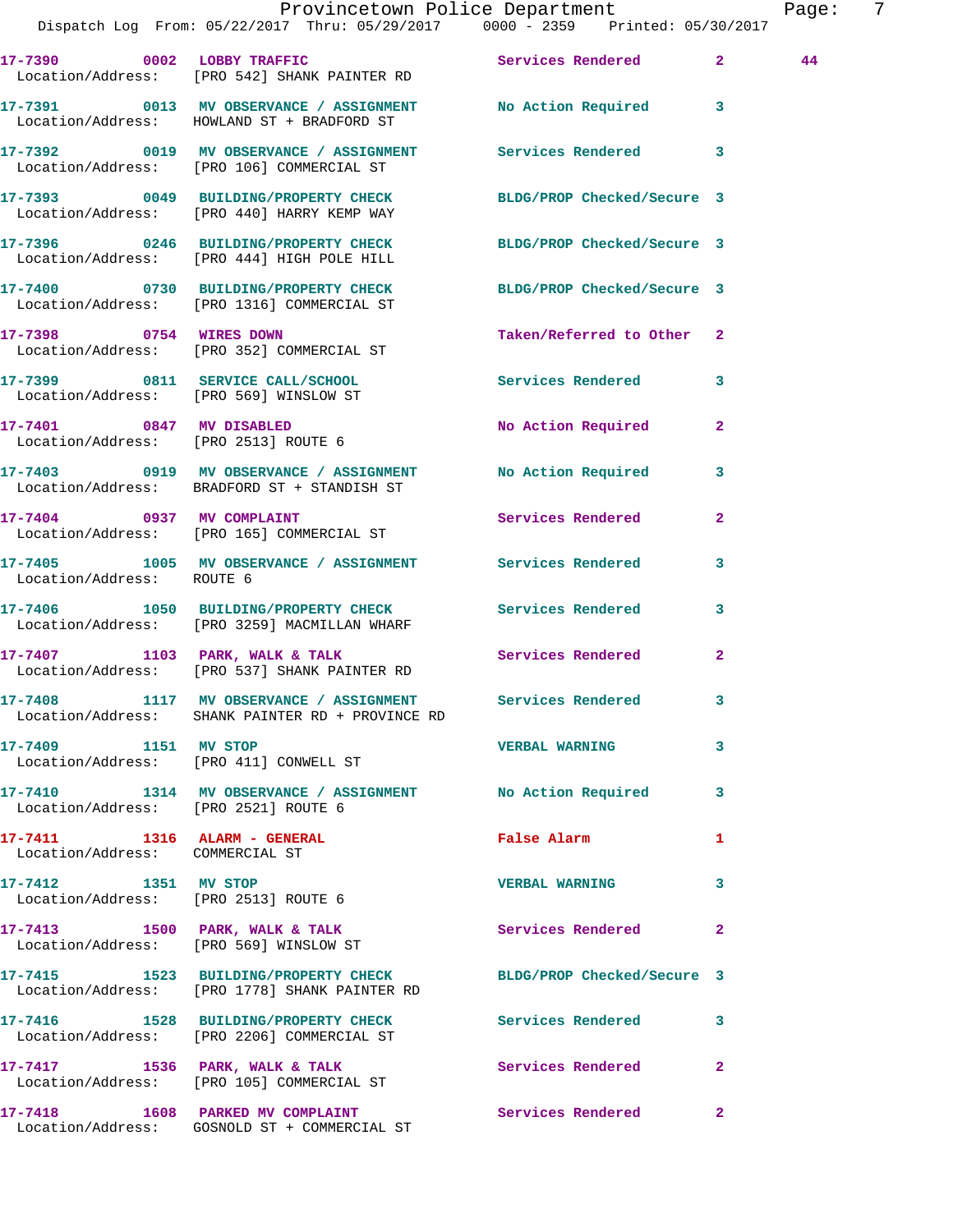**17-7419 1615 ARM INJURY/TRANSPORT Transported to Hospital 1**  Location/Address: [PRO 1874] FRANKLIN ST **17-7420 1629 LOST DRIVER'S LICENSE Services Rendered 3**  Location/Address: [PRO 542] SHANK PAINTER RD **17-7421 1639 MV OBSERVANCE / ASSIGNMENT Services Rendered 3**  Location/Address: HARRY KEMP WAY + AUNT SUKEYS WAY **17-7424 1747 DSP PHONE MALFUNCTION Services Rendered 3**  Location/Address: [PRO 542] SHANK PAINTER RD **17-7423 1808 MV DISABLED Services Rendered 2**  Location/Address: ROUTE 6 + CONWELL ST **17-7425 1907 TRUCK DISABLED Services Rendered 2**  Location/Address: CONWELL ST + BRADFORD ST **17-7426 1952 TRAFFIC CONTROL Services Rendered 3**  Location/Address: COMMERCIAL ST **17-7427 1956 MV OBSERVANCE / ASSIGNMENT Services Rendered 3**  Location/Address: [PRO 3440] ROUTE 6 **17-7428 2022 SUSPICIOUS ITEM Services Rendered 2**  Location/Address: [PRO 2144] CONWELL ST **17-7429 2024 VERBAL SPEED/LIGHTS VERBAL WARNING 3**  Location/Address: [PRO 2513] ROUTE 6 **17-7430 2036 MEDICAL EMERGENCY PATIENT REFUSAL 1**  Location/Address: [PRO 269] COMMERCIAL ST **17-7431 2107 BUILDING/PROPERTY CHECK Services Rendered 3**  Location/Address: [PRO 526] RYDER ST EXT 17-7432 2117 WATER SERVICE **19 CONTRACT Taken/Referred to Other** 3 Location/Address: [PRO 1188] COMMERCIAL ST **17-7433 2133 BAR CHECK Services Rendered 2**  Location/Address: [PRO 382] COMMERCIAL ST **17-7434 2145 MV OBSERVANCE / ASSIGNMENT Services Rendered 3**  Location: [PRO 3672] TOWN LINE **17-7435 2214 BUILDING/PROPERTY CHECK Services Rendered 3**  Location/Address: [PRO 3921] ROUTE 6 **17-7437 2321 NOISE COMPLAINT SPOKEN TO 3**  Location/Address: [PRO 3443] COMMERCIAL ST **17-7438 2329 BUILDING/PROPERTY CHECK BLDG/PROP Checked/Secure 3**  Location/Address: [PRO 3259] MACMILLAN WHARF **17-7439 2344 MV OBSERVANCE / ASSIGNMENT No Action Required 3**  Location/Address: ALDEN ST + BRADFORD ST **17-7440 2348 MV OBSERVANCE / ASSIGNMENT Services Rendered 3**  Location/Address: BRADFORD ST + HOWLAND ST

| 17-7441<br>Location/Address: | 0002 | LOBBY TRAFFIC<br>FPRO 5421 SHANK PAINTER RD             | Services Rendered  |  |
|------------------------------|------|---------------------------------------------------------|--------------------|--|
| 17-7442<br>Location/Address: | 0040 | MV OBSERVANCE / ASSIGNMENT<br>STANDISH ST + BRADFORD ST | No Action Required |  |
| 17-7443                      | 0052 | <b>ASSIST CITIZEN</b>                                   | SPOKEN TO          |  |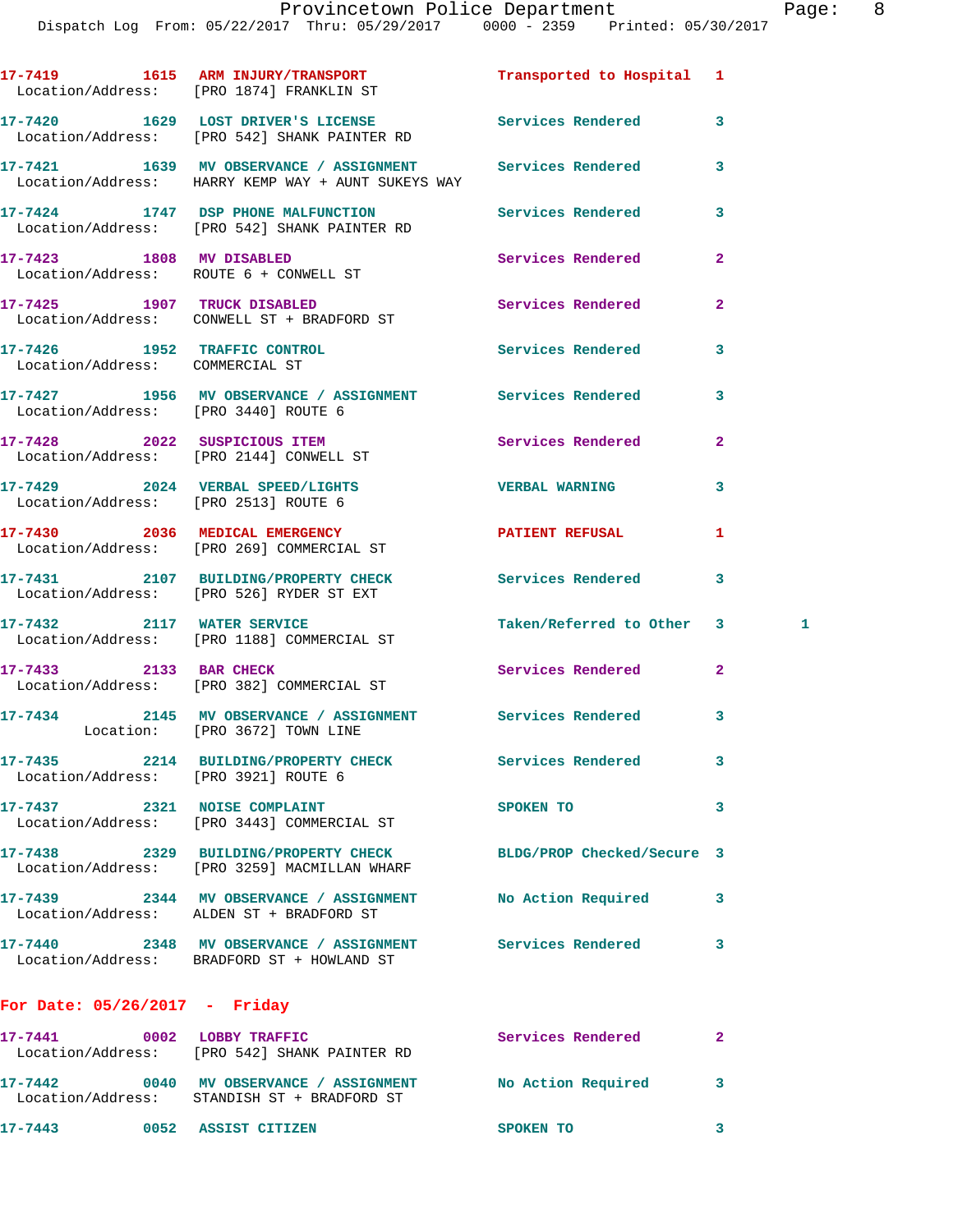|                                                               | Provincetown Police Department<br>Dispatch Log From: 05/22/2017 Thru: 05/29/2017 0000 - 2359 Printed: 05/30/2017  |                            |                |
|---------------------------------------------------------------|-------------------------------------------------------------------------------------------------------------------|----------------------------|----------------|
| Location/Address: [PRO 690] ATWOOD AVE                        |                                                                                                                   |                            |                |
|                                                               | 17-7444 0107 BUILDING/PROPERTY CHECK Services Rendered<br>Location/Address: [PRO 2483] COMMERCIAL ST              |                            | 3              |
|                                                               | 17-7445 0112 MV OBSERVANCE / ASSIGNMENT Services Rendered<br>Location/Address: RYDER ST + BRADFORD ST             |                            | 3              |
| 17-7446 0113 FLOODING                                         | Location/Address: BRADFORD ST + RYDER ST                                                                          | No Action Required         | $\overline{2}$ |
|                                                               | 17-7447 0131 MV OBSERVANCE / ASSIGNMENT<br>Location/Address: [PRO 3430] COMMERCIAL ST                             | No Action Required         | 3              |
| Location/Address: [PRO 4048] ROUTE 6                          | 17-7448 0146 MV OBSERVANCE / ASSIGNMENT Services Rendered                                                         |                            | 3              |
|                                                               | 17-7449 0201 MV OBSERVANCE / ASSIGNMENT<br>Location/Address: [PRO 530] SHANK PAINTER RD                           | No Action Required         | 3              |
|                                                               | 17-7450 0527 BUILDING/PROPERTY CHECK BLDG/PROP Checked/Secure 3<br>Location/Address: [PRO 16] BRADFORD ST         |                            |                |
|                                                               | 17-7451 0532 MV OBSERVANCE / ASSIGNMENT Services Rendered<br>Location/Address: JEROME SMITH RD + SHANK PAINTER RD |                            | 3              |
|                                                               | 17-7452 0547 BUILDING/PROPERTY CHECK<br>Location/Address: [PRO 444] HIGH POLE HILL                                | BLDG/PROP Checked/Secure 3 |                |
|                                                               | 17-7453 0601 MV OBSERVANCE / ASSIGNMENT<br>Location/Address: ALDEN ST + BRADFORD ST                               | No Action Required         | 3              |
|                                                               | 17-7454 0616 MEDICAL/HOOK THROUGH FINGER PATIENT REFUSAL<br>Location/Address: [PRO 3259] MACMILLAN WHARF          |                            | 1              |
|                                                               | 17-7455 0811 PARK, WALK & TALK<br>Location/Address: [PRO 105] COMMERCIAL ST                                       | Services Rendered          | 2              |
|                                                               | 17-7456 0824 SERVICE CALL/SCHOOL Services Rendered<br>Location/Address: [PRO 569] WINSLOW ST                      |                            | 3              |
| Location/Address: [PRO 1369] COURT ST                         | 17-7457 0830 PARKING COMPLAINT / GENERAL Citation/Warning Issued                                                  |                            | 3              |
| 17-7459 1014 MV STOP                                          | Location/Address: [PRO 2518] ROUTE 6                                                                              | <b>VERBAL WARNING</b>      | 3              |
| 17-7460 1016 MEDICAL/DOT                                      | Location/Address: [PRO 440] HARRY KEMP WAY                                                                        | Transported to Hospital    | 1              |
| 17-7461 1030 MV STOP<br>Location/Address: BRADFORD ST         |                                                                                                                   | <b>VERBAL WARNING</b>      | 3              |
|                                                               | 17-7465 1114 MV OBSERVANCE / ASSIGNMENT Services Rendered<br>Location/Address: BRADFORD ST + STANDISH ST          |                            | 3              |
|                                                               | 17-7467 1136 MEDICAL EMERGENCY<br>Location/Address: [PRO 1853] SNOWS LN                                           | <b>PATIENT REFUSAL</b>     | 1              |
| 17-7468 1157 MV STOP/ROAD RAGE<br>Location/Address: BROWNE ST |                                                                                                                   | Could Not Locate           | 3              |
| 17-7469 1200 MV STOP<br>Location/Address: [PRO 2521] ROUTE 6  |                                                                                                                   | <b>VERBAL WARNING</b>      | 3              |
|                                                               | 17-7470 1222 MV STOP<br>Location/Address: PLEASANT ST + BRADFORD ST                                               | No Action Required         | 3              |
| 17-7472 1237 MV STOP                                          | Location/Address: [PRO 106] COMMERCIAL ST                                                                         | <b>VERBAL WARNING</b>      | 3              |

Page: 9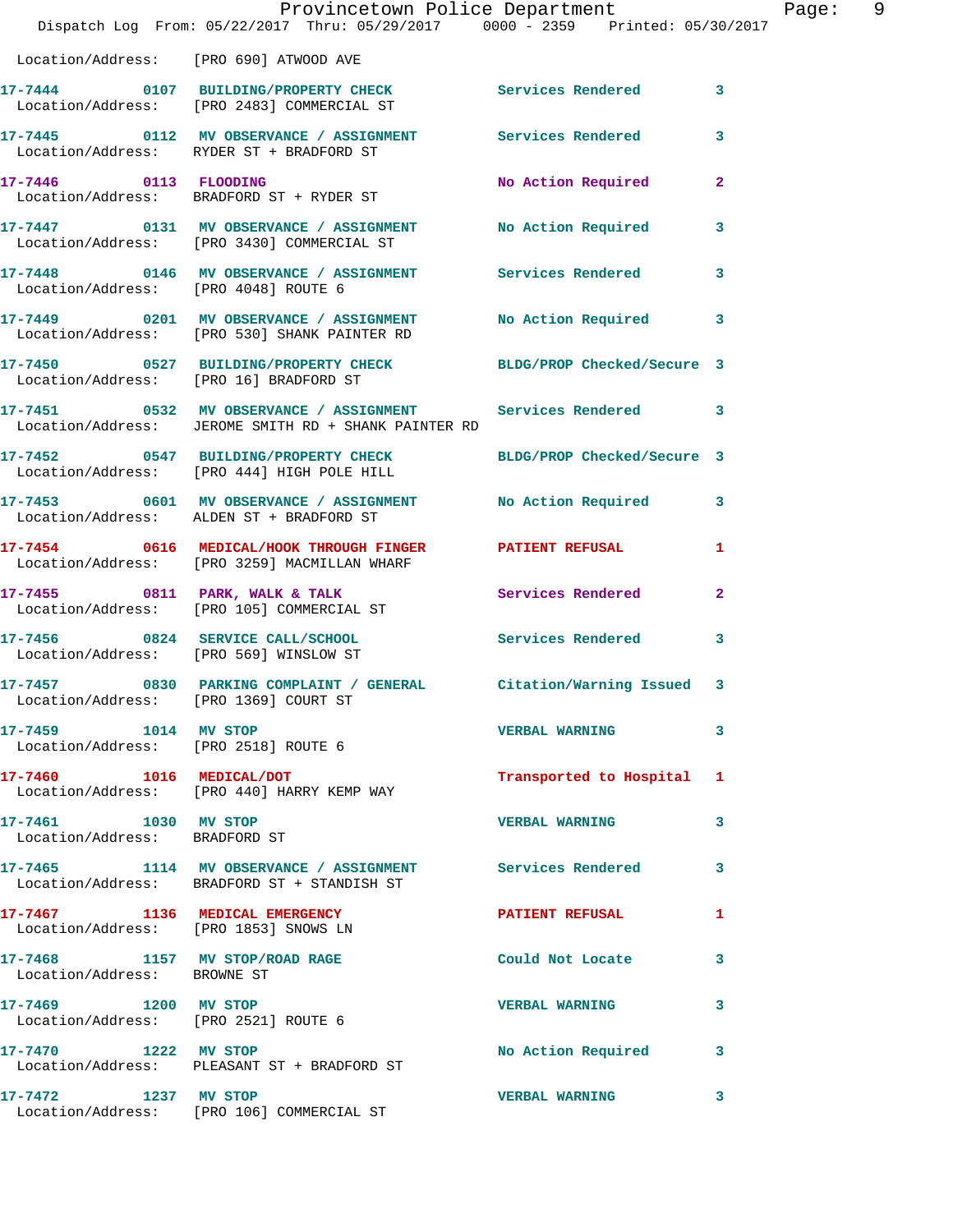|         |      |                            |                                                | Provincetown Police Department |                                 | Page: $10$ |  |
|---------|------|----------------------------|------------------------------------------------|--------------------------------|---------------------------------|------------|--|
|         |      |                            | Dispatch Log From: 05/22/2017 Thru: 05/29/2017 |                                | 0000 - 2359 Printed: 05/30/2017 |            |  |
| 17-7473 | 1242 | <b>DIDD ALADM COUNDING</b> |                                                | CDOVEN TO                      |                                 |            |  |

| Page |  |
|------|--|
|      |  |

|                                                              | 102/601 DISpatch Log From: 05/22/2017 Thru: 05/29/2017 - 0000 - 2359 - Printed: 05                              |                            |                |
|--------------------------------------------------------------|-----------------------------------------------------------------------------------------------------------------|----------------------------|----------------|
|                                                              | 17-7473 1242 FIRE ALARM SOUNDING<br>Location/Address: [PRO 1745] ATLANTIC AVE                                   | <b>SPOKEN TO</b>           | $\mathbf{1}$   |
|                                                              | 17-7474 1249 BUILDING/PROPERTY CHECK<br>Location/Address: [PRO 2206] COMMERCIAL ST                              | BLDG/PROP Checked/Secure 3 |                |
|                                                              | 17-7476 1312 ANIMAL CALL/LOOSE DOG<br>Location/Address: [PRO 820] COMMERCIAL ST                                 | Could Not Locate 2         |                |
|                                                              | 17-7478 1336 MEDICAL/DOT<br>Location/Address: [PRO 440] HARRY KEMP WAY                                          | Transported to Hospital 1  |                |
| $17-7477$ 1338 ALARM - FIRE                                  | Location/Address: [PRO 290] COMMERCIAL ST                                                                       | <b>Services Rendered</b>   | $\mathbf{1}$   |
| Location/Address: ROUTE 6 + CONWELL ST                       | 17-7479 1345 MV OBSERVANCE / ASSIGNMENT Services Rendered                                                       |                            | $\mathbf{3}$   |
| 17-7481 1359 MV STOP<br>Location/Address: CONWELL ST         |                                                                                                                 | <b>VERBAL WARNING</b>      | $\mathbf{3}$   |
| Location/Address: [PRO 606] CONWELL ST                       | 17-7482 1420 911 GENERAL/MISDIAL                                                                                | Services Rendered          | 1              |
| 17-7483 1423 MV STOP                                         | Location/Address: [PRO 542] SHANK PAINTER RD                                                                    | <b>VERBAL WARNING</b>      | 3              |
| Location/Address: [PRO 569] WINSLOW ST                       | 17-7486 1507 SERVICE CALL/SCHOOL                                                                                | <b>Services Rendered</b>   | 3              |
| 17-7487 1508 MV COMPLAINT<br>Location/Address: COMMERCIAL ST |                                                                                                                 | Services Rendered          | $\mathbf{2}$   |
| Location/Address: ROUTE 6 + SNAIL RD                         | 17-7488 1547 MV OBSERVANCE / ASSIGNMENT Services Rendered                                                       |                            | $\mathbf{3}$   |
| 17-7489 1558 MV STOP<br>Location/Address: SNAIL RD           |                                                                                                                 | <b>VERBAL WARNING</b>      | 3              |
| Location/Address: ROUTE 6 + HOWLAND ST                       | 17-7490 1652 MV OBSERVANCE / ASSIGNMENT Services Rendered                                                       |                            | $\mathbf{3}$   |
| 17-7491 1739 BAR CHECK                                       | Location/Address: [PRO 3430] COMMERCIAL ST                                                                      | Services Rendered          | $\mathbf{2}$   |
| 17-7492 1748 DISORDERLY                                      | Location/Address: [PRO 526] RYDER ST EXT                                                                        | Investigated               | $\mathbf{2}$   |
|                                                              | 17-7493 1748 MEDICAL EMERGENCY<br>Location/Address: [PRO 526] RYDER ST EXT                                      | Transported to Hospital 1  |                |
|                                                              | 17-7495 1834 BUILDING/PROPERTY CHECK<br>Location/Address: [PRO 99] COMMERCIAL ST                                | BLDG/PROP Checked/Secure 3 |                |
|                                                              | 17-7496 1856 SERVICE CALL/DELIVER PAPERWORK Services Rendered<br>Location/Address: [PRO 155] COMMERCIAL ST      |                            | $\mathbf{3}$   |
| 17-7498 1928 MV STOP                                         | Location/Address: [PRO 2750] COMMERCIAL ST                                                                      | <b>VERBAL WARNING</b>      | $\overline{3}$ |
|                                                              | 17-7499 2013 MISSING PERSON/BOLO<br>Location/Address: [PRO 146] COMMERCIAL ST                                   | Services Rendered          | $\blacksquare$ |
|                                                              | 17-7500 2041 MV OBSERVANCE / ASSIGNMENT Services Rendered 3<br>Location/Address: [PRO 2577] BRADFORD ST         |                            |                |
|                                                              | 17-7501 2042 BUILDING/PROPERTY CHECK BLDG/PROP Checked/Secure 3<br>Location/Address: [PRO 1952] COMMERCIAL ST   |                            |                |
|                                                              | 17-7502 2051 BUILDING/PROPERTY CHECK BLDG/PROP Checked/Secure 3<br>Location/Address: [PRO 530] SHANK PAINTER RD |                            |                |
|                                                              |                                                                                                                 |                            |                |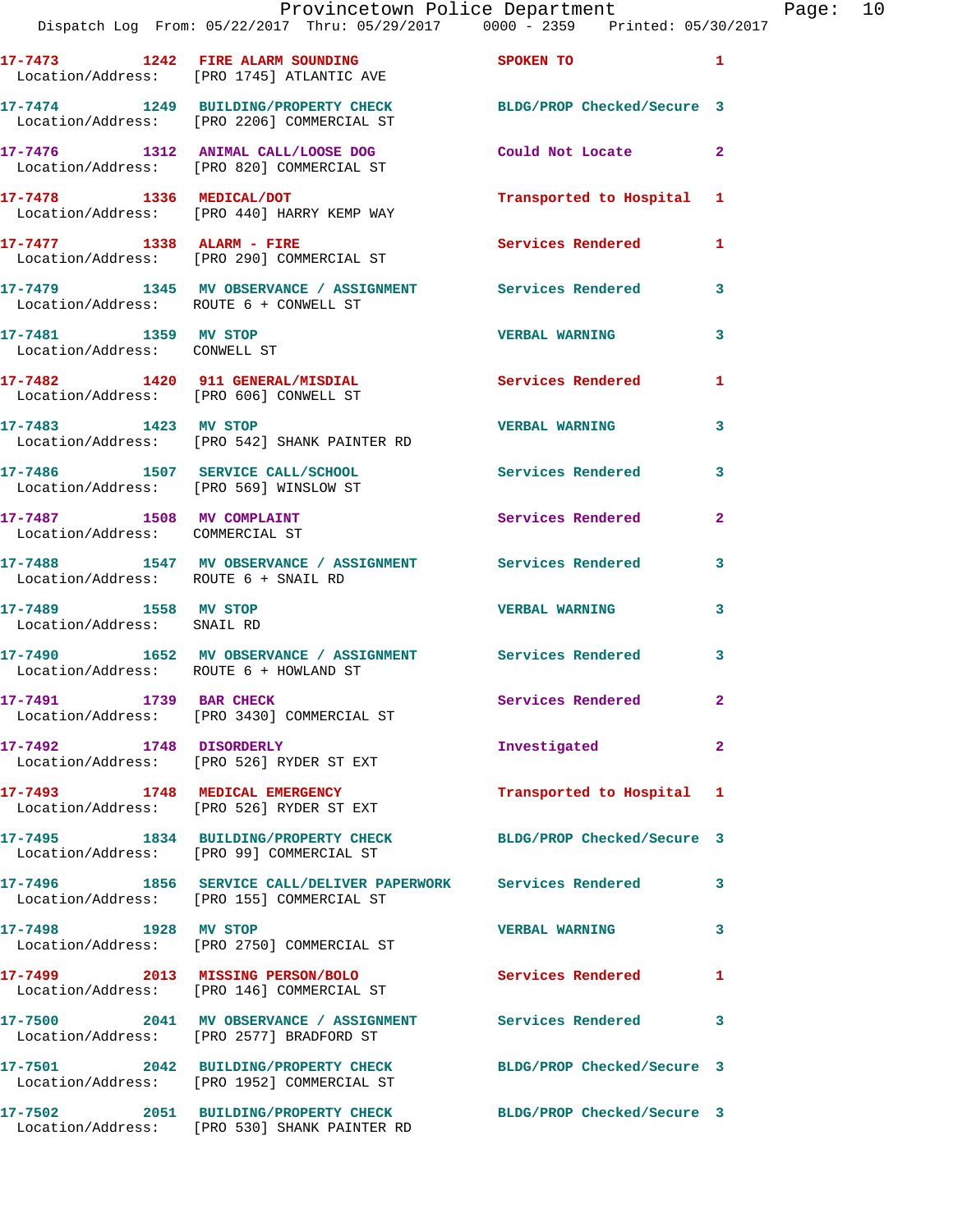|                                   | 17-7504 2102 TRAFFIC CONTROL<br>Location/Address: [PRO 3392] COMMERCIAL ST                                      | Services Rendered           | 3              |    |
|-----------------------------------|-----------------------------------------------------------------------------------------------------------------|-----------------------------|----------------|----|
|                                   | 17-7505 2109 MEDICAL EMERGENCY<br>Location/Address: [PRO 542] SHANK PAINTER RD                                  | Services Rendered           | 1              |    |
| 17-7506 2111 BAR CHECK            | Location/Address: [PRO 2832] COMMERCIAL ST                                                                      | BLDG/PROP Checked/Secure 2  |                |    |
| 17-7508 2115 MV STOP              | Location/Address: [PRO 526] RYDER ST EXT                                                                        | <b>VERBAL WARNING</b>       | 3              |    |
|                                   | 17-7512 2153 NOISE COMPLAINT<br>Location/Address: [PRO 777] BROWNE ST                                           | SPOKEN TO                   | 3              |    |
| 17-7513 2200 MV STOP              | Location/Address: [PRO 2654] WEST VINE ST                                                                       | <b>VERBAL WARNING</b>       | 3              |    |
|                                   | 17-7515 2215 NOISE COMPLAINT<br>Location/Address: [PRO 777] BROWNE ST                                           | Citation/Warning Issued     | 3              |    |
|                                   | 17-7516 2238 MV COMPLAINT<br>Location/Address: BRADFORD ST + LAW ST                                             | Services Rendered           | $\overline{2}$ |    |
| Location/Address: BROWNE ST       | 17-7517 2300 NOISE COMPLAINT                                                                                    | SPOKEN TO NAME OF SPOKEN TO | 3              |    |
|                                   | 17-7518 2322 MEDICAL EMERGENCY<br>Location/Address: [PRO 542] SHANK PAINTER RD                                  | Services Rendered           | 1              |    |
|                                   | 17-7519 2337 LOBBY TRAFFIC<br>Location/Address: [PRO 542] SHANK PAINTER RD                                      | Services Rendered           | $3 -$          | 32 |
|                                   | 17-7520 2342 BUILDING/PROPERTY CHECK<br>Location/Address: [PRO 182] COMMERCIAL ST                               | BLDG/PROP Checked/Secure 3  |                |    |
|                                   | 17-7521 2344 BUILDING/PROPERTY CHECK BLDG/PROP Checked/Secure 3<br>Location/Address: [PRO 1638] COMMERCIAL ST   |                             |                |    |
| For Date: $05/27/2017$ - Saturday |                                                                                                                 |                             |                |    |
|                                   | 17-7522 0002 BUILDING/PROPERTY CHECK Services Rendered<br>Location/Address: [PRO 2483] COMMERCIAL ST            |                             | 3              |    |
| 17-7524 0010 DISTURBANCE          | Location/Address: [PRO 3443] COMMERCIAL ST                                                                      | Services Rendered           | 1.             | 3  |
|                                   | 17-7525 0012 MEDICAL EMERGENCY<br>Location/Address: [PRO 3443] COMMERCIAL ST                                    | <b>PATIENT REFUSAL</b>      | 1              |    |
| Location/Address: BRADFORD ST     | 17-7526 0037 ASSIST CITIZEN/REFUSAL                                                                             | <b>PATIENT REFUSAL</b>      | 3              |    |
| 17-7527 0044 FOLLOW UP            | Location/Address: [PRO 3443] COMMERCIAL ST                                                                      | Services Rendered           | $\mathbf{2}$   |    |
|                                   | 17-7528 0048 MEDICAL EMERGENCY<br>Location/Address: [PRO 3947] BRADFORD ST                                      | Transported to Hospital     | 1              |    |
|                                   | 17-7530 0057 PARK, WALK & TALK<br>Location: CENTER ROAM                                                         | Services Rendered           | $\mathbf{2}$   |    |
|                                   | 17-7531 0100 PARK, WALK & TALK<br>Location/Address: [PRO 105] COMMERCIAL ST                                     | Services Rendered           | $\mathbf{2}$   |    |
|                                   | 17-7532 0155 BUILDING/PROPERTY CHECK BLDG/PROP Checked/Secure 3<br>Location/Address: [PRO 3259] MACMILLAN WHARF |                             |                |    |
|                                   | 17-7533 0213 BUILDING/PROPERTY CHECK                                                                            | Services Rendered 3         |                |    |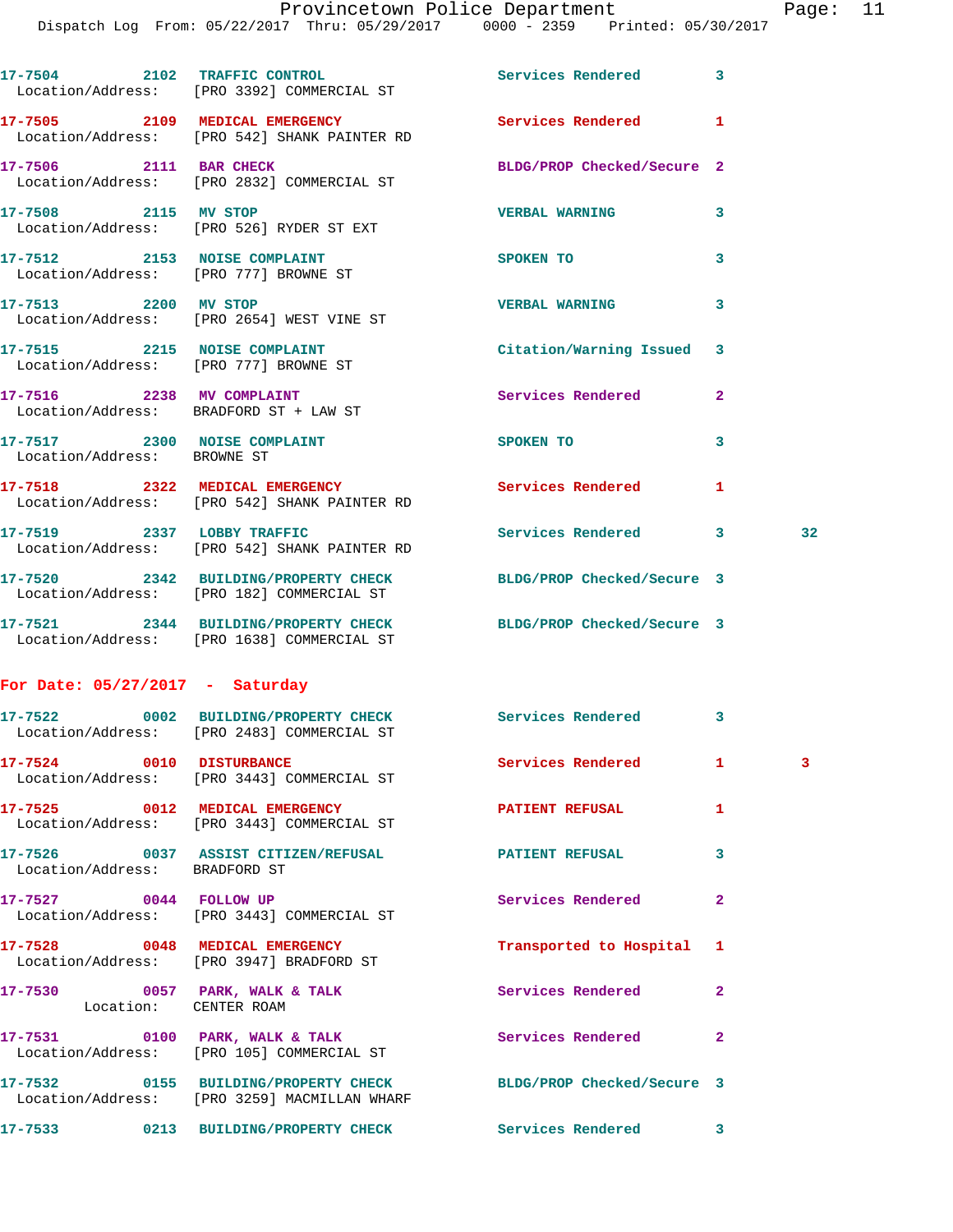|                               | Provincetown Police Department<br>Dispatch Log From: 05/22/2017 Thru: 05/29/2017 0000 - 2359 Printed: 05/30/2017 |                           | Page: $12$   |
|-------------------------------|------------------------------------------------------------------------------------------------------------------|---------------------------|--------------|
|                               | Location/Address: [PRO 2977] COMMERCIAL ST                                                                       |                           |              |
|                               | 17-7535 0311 FOUND CREDIT CARD Services Rendered 3<br>Location/Address: [PRO 542] SHANK PAINTER RD               |                           |              |
|                               | 17-7536 0331 ASSIST CITIZEN<br>Location/Address: BANGS ST + COMMERCIAL ST                                        | Services Rendered 3       |              |
|                               | 17-7537 0332 FOLLOW UP<br>Location/Address: [PRO 3443] COMMERCIAL ST                                             | Services Rendered         | 3            |
|                               | 17-7538 0537 BUILDING/PROPERTY CHECK BLDG/PROP Checked/Secure 3<br>Location/Address: [PRO 2898] JEROME SMITH RD  |                           |              |
|                               | 17-7539 0610 BUILDING/PROPERTY CHECK BLDG/PROP Checked/Secure 3<br>Location/Address: [PRO 519] RACE POINT RD     |                           |              |
| Location/Address: BREWSTER ST | 17-7540 0612 ASSIST CITIZEN <b>PATIENT REFUSAL</b> 3                                                             |                           |              |
|                               | 17-7541 0616 NON PAY OF TAXI FARE Could Not Locate<br>Location/Address: [PRO 4041] BRADFORD ST                   |                           | $\mathbf{2}$ |
|                               | 17-7542 0731 MEDICAL EMERGENCY<br>Location/Address: [PRO 72] PROVINCELANDS RD                                    | Transported to Hospital 1 |              |
|                               | 17-7545 0840 MV COMPLAINT<br>Location/Address: [PRO 2251] COMMERCIAL ST                                          | SPOKEN TO                 | $\mathbf{2}$ |
|                               | 17-7546 0849 LOST WALLET<br>Location/Address: [PRO 542] SHANK PAINTER RD                                         | Services Rendered         | 3            |
|                               | 17-7547 0851 PET BIN<br>Location/Address: [PRO 3296] SHANK PAINTER RD                                            | Services Rendered 3       |              |
|                               | 17-7549 0859 FOUND BELL-HOWELL CAMERA Services Rendered<br>Location/Address: [PRO 542] SHANK PAINTER RD          |                           | 3            |
|                               | 17-7548 0900 BUILDING/PROPERTY CHECK BLDG/PROP Checked/Secure 3<br>Location/Address: [PRO 2483] COMMERCIAL ST    |                           |              |
|                               | Location/Address: [PRO 1157] WINSLOW ST                                                                          | Transported to Hospital 1 |              |
| 17-7551 0922 FRAUD            | Location/Address: [PRO 542] SHANK PAINTER RD                                                                     | SPOKEN TO                 | $\mathbf{2}$ |
| 17-7552 0923 MV STOP          | Location/Address: ROUTE 6 + SANDY HILL LN                                                                        | <b>VERBAL WARNING</b>     | 3            |
|                               | 17-7553 0950 MV OBSERVANCE / ASSIGNMENT Services Rendered<br>Location/Address: [PRO 738] BRADFORD ST             |                           | 3            |
|                               | 17-7554 0956 BUILDING/PROPERTY CHECK<br>Location/Address: [PRO 3259] MACMILLAN WHARF                             | <b>Services Rendered</b>  | 3            |
| 17-7555 1001 MV STOP          | Location/Address: BRADFORD ST + ANTHONY ST                                                                       | Citation/Warning Issued 3 |              |
| 17-7556 1034 LOST WALLET      | Location/Address: [PRO 542] SHANK PAINTER RD                                                                     | Services Rendered         | 3            |
|                               | 17-7557 1037 LOST CREDIT CARD<br>Location/Address: [PRO 542] SHANK PAINTER RD                                    | Services Rendered         | 3            |
| 17-7558 1042 FOLLOW UP        | Location/Address: [PRO 269] COMMERCIAL ST                                                                        | SPOKEN TO                 | $\mathbf{2}$ |
| 17-7559 1044 MV STOP          |                                                                                                                  | Citation/Warning Issued 3 |              |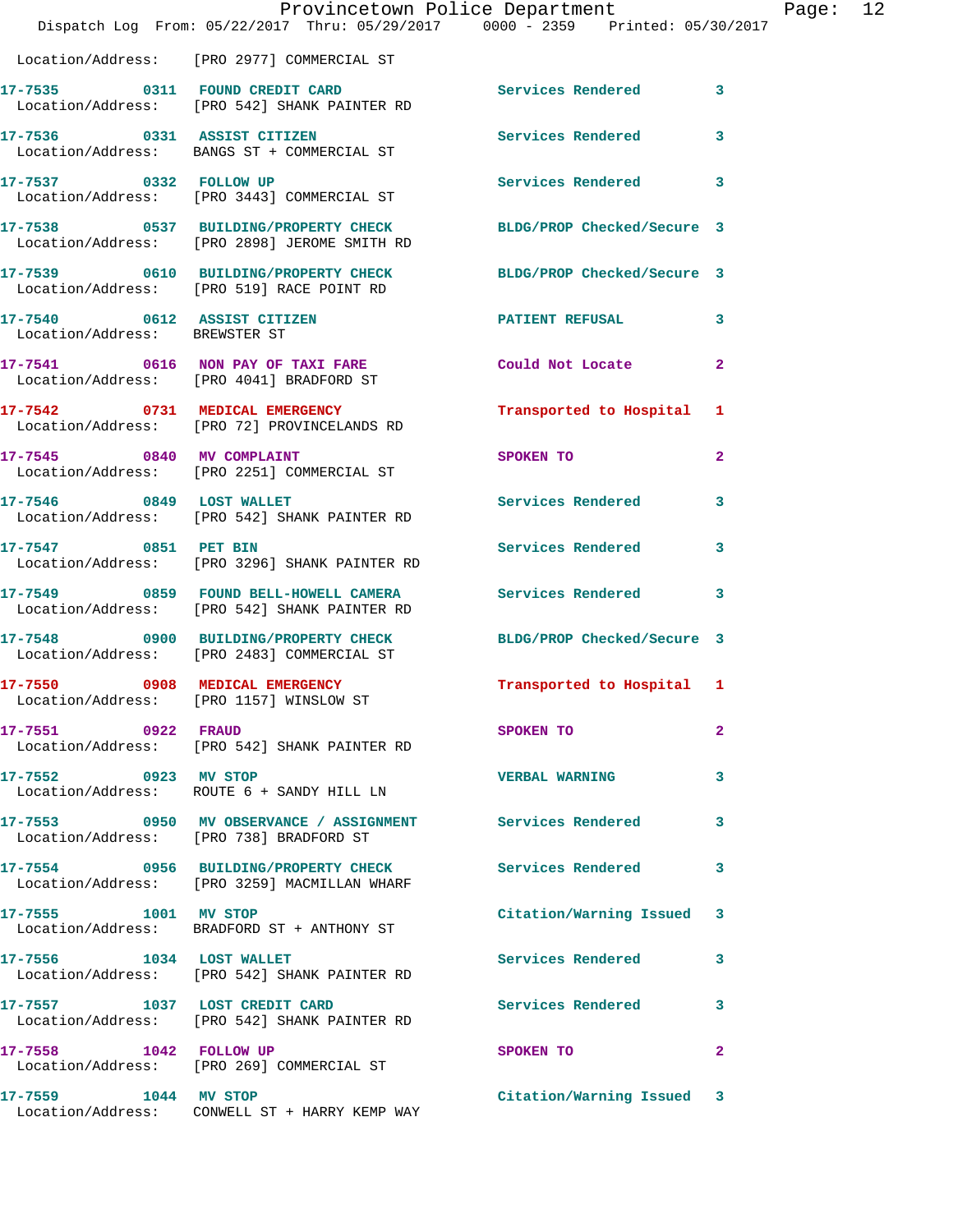|                                      | Provincetown Police Department The Rage: 13<br>Dispatch Log From: 05/22/2017 Thru: 05/29/2017 0000 - 2359 Printed: 05/30/2017 |                                                                                                                 |                |
|--------------------------------------|-------------------------------------------------------------------------------------------------------------------------------|-----------------------------------------------------------------------------------------------------------------|----------------|
|                                      | 17-7560 1110 ANIMAL CALL SPOKEN TO<br>Location/Address: [PRO 1202] COMMERCIAL ST                                              |                                                                                                                 | $\mathbf{2}$   |
|                                      | 17-7561 1113 BUILDING/PROPERTY CHECK BLDG/PROP Checked/Secure 3<br>Location/Address: [PRO 3259] MACMILLAN WHARF               |                                                                                                                 |                |
|                                      | 17-7562 1117 LOST WALLET<br>Location/Address: [PRO 165] COMMERCIAL ST                                                         | Services Rendered 3                                                                                             |                |
|                                      | 17-7563 1201 LOST MASS I.D. Services Rendered 3<br>Location/Address: [PRO 542] SHANK PAINTER RD                               |                                                                                                                 |                |
|                                      | 17-7564 1207 PARK, WALK & TALK (Services Rendered Location/Address: [PRO 526] RYDER ST EXT                                    |                                                                                                                 | $\mathbf{2}$   |
|                                      | 17-7565 1258 MV OBSERVANCE / ASSIGNMENT Services Rendered<br>Location/Address: [PRO 4007] STANDISH ST + BRADFORD ST           |                                                                                                                 | 3              |
| Refer To Summons: 17-66-AR           | 17-7566 1305 MV STOP<br>Location/Address: [PRO 451] JOHNSON ST                                                                | Citation/Warning Issued 3                                                                                       |                |
| Location/Address: COMMERCIAL ST      | 17-7567 1310 ASSIST AGENCY / MUTUAL AID Taken/Referred to Other 3                                                             |                                                                                                                 |                |
| 17-7568 1317 HAZARDS                 | Location/Address: ROUTE 6 + CONWELL ST                                                                                        | Services Rendered                                                                                               | $\mathbf{2}$   |
|                                      | 17-7570 1317 LARCENY FORGERY FRAUD Services Rendered<br>Location/Address: [PRO 323] COMMERCIAL ST                             |                                                                                                                 | $\mathbf{2}$   |
| 17-7569 1318 ANIMAL CALL             | Location/Address: [PRO 2754] ROUTE 6                                                                                          | SPOKEN TO THE STRIKE STRIKE STRIKE STRIKE STRIKE STRIKE STRIKE STRIKE STRIKE STRIKE STRIKE STRIKE STRIKE STRIKE | $\overline{a}$ |
|                                      | 17-7572 1320 ALARM - FIRE<br>Location/Address: [PRO 372] COMMERCIAL ST                                                        | Services Rendered 1                                                                                             |                |
|                                      | 17-7575 1351 PARKING COMPLAINT / GENERAL Citation/Warning Issued 3<br>Location/Address: [PRO 105] COMMERCIAL ST               |                                                                                                                 |                |
|                                      | 17-7576 1436 MV STOP<br>Location/Address: [PRO 1269] ALDEN ST                                                                 | <b>VERBAL WARNING</b>                                                                                           | 3              |
|                                      | 17-7577 1457 COMPLAINT - STREET PERFORMERS Services Rendered 3<br>Location/Address: [PRO 182] COMMERCIAL ST                   |                                                                                                                 |                |
|                                      | $17 - 7578$ 1512 DOGS IN M/V<br>Location/Address: [PRO 526] RYDER ST EXT                                                      | SPOKEN TO                                                                                                       | $\mathbf{2}$   |
|                                      | 17-7579 1518 PARK, WALK & TALK 1999 Services Rendered<br>Location: CENTER/EAST ROAM                                           |                                                                                                                 | $\mathbf{2}$   |
|                                      | 17-7580 1542 FOLLOW UP<br>Location/Address: [PRO 3443] COMMERCIAL ST                                                          | <b>Services Rendered</b>                                                                                        | $\mathbf{2}$   |
| 17-7582 1614 MV STOP                 | Location/Address: SHANK PAINTER RD + BRADFORD ST                                                                              | <b>VERBAL WARNING</b>                                                                                           | 3              |
| Location/Address: SNAIL RD + ROUTE 6 | 17-7583 1733 MV OBSERVANCE / ASSIGNMENT Services Rendered                                                                     |                                                                                                                 | 3              |
|                                      | 17-7584 1746 ANIMAL CALL/DOG BITE SPOKEN TO<br>Location/Address: [PRO 1952] COMMERCIAL ST                                     |                                                                                                                 | $\overline{2}$ |
|                                      |                                                                                                                               | Services Rendered                                                                                               | $\mathbf{2}$   |
| 17-7586 1755 FIRE, STRUCTURE         | Location/Address: [PRO 3242] COMMERCIAL ST                                                                                    | Extinguished                                                                                                    | 1              |
|                                      |                                                                                                                               | Services Rendered                                                                                               | $\mathbf{2}$   |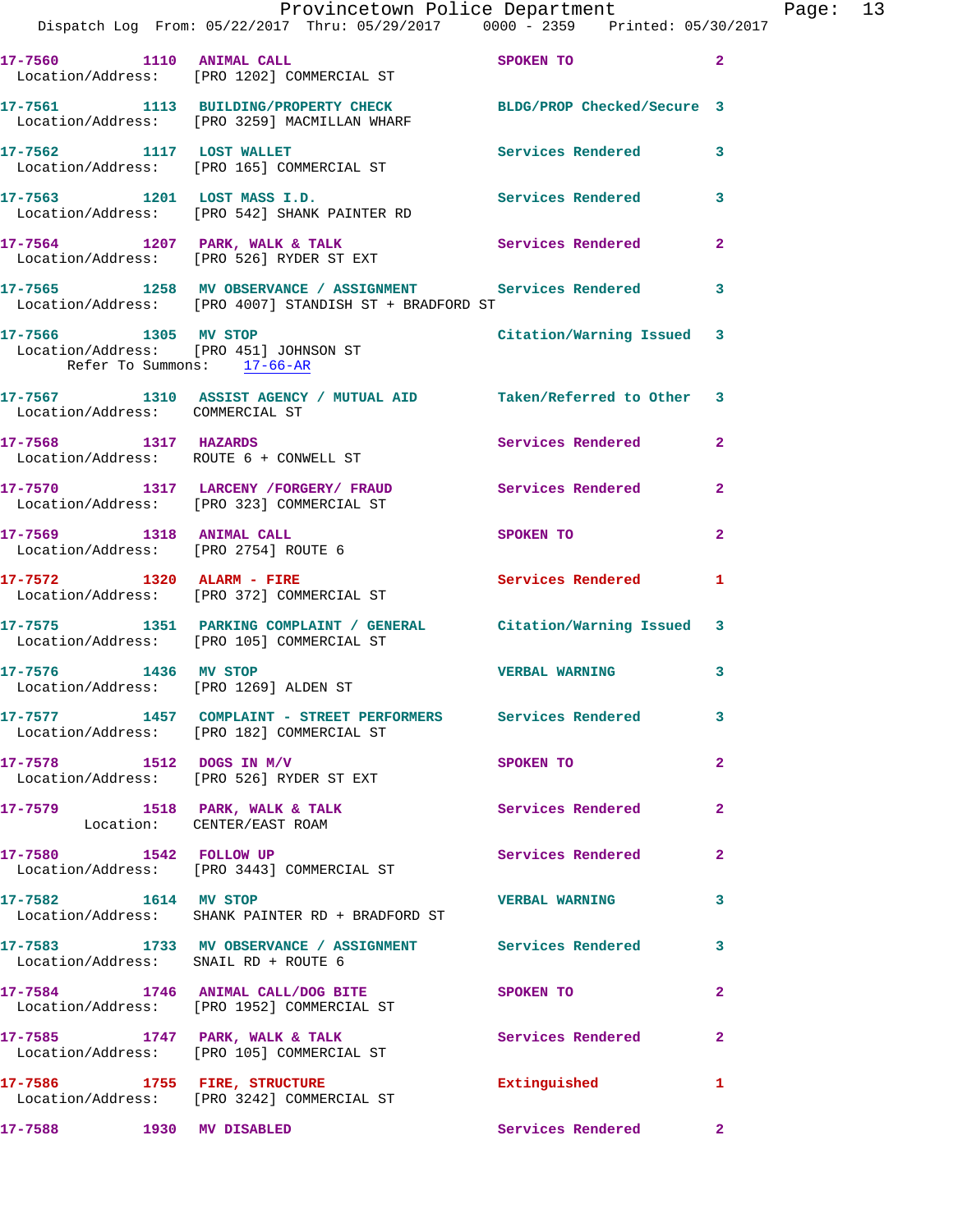|                                                     | Dispatch Log From: 05/22/2017 Thru: 05/29/2017 0000 - 2359 Printed: 05/30/2017                                  | Provincetown Police Department                                                                                 |              | Page: 14     |  |
|-----------------------------------------------------|-----------------------------------------------------------------------------------------------------------------|----------------------------------------------------------------------------------------------------------------|--------------|--------------|--|
|                                                     | Location/Address: [PRO 602] STANDISH ST                                                                         |                                                                                                                |              |              |  |
|                                                     | 17-7590 2050 LOST WALLET<br>Location/Address: [PRO 542] SHANK PAINTER RD                                        | Services Rendered 3                                                                                            |              |              |  |
|                                                     | 17-7591 2116 MEDICAL EMERGENCY/SEIZURE PATIENT REFUSAL<br>Location/Address: [PRO 713] BRADFORD ST               |                                                                                                                | 1            |              |  |
|                                                     | 17-7592 2230 SUSPICIOUS ACTIVITY Services Rendered<br>Location/Address: [PRO 1892] SHANK PAINTER RD             |                                                                                                                | $\mathbf{2}$ |              |  |
|                                                     | 17-7594 2335 COMPLAINT<br>Location/Address: [PRO 1740] BRADFORD ST EXT                                          | Could Not Locate                                                                                               | $\mathbf{3}$ |              |  |
| 17-7595 2355 COMPLAINT<br>Location/Address: ROUTE 6 |                                                                                                                 | Could Not Locate                                                                                               | $\mathbf{3}$ |              |  |
| For Date: 05/28/2017 - Sunday                       |                                                                                                                 |                                                                                                                |              |              |  |
|                                                     | 17-7596 0002 LOBBY TRAFFIC<br>Location/Address: [PRO 542] SHANK PAINTER RD                                      | Services Rendered 2                                                                                            |              | 26           |  |
|                                                     | 17-7597 0045 ASSIST CITIZEN<br>Location/Address: [PRO 542] SHANK PAINTER RD                                     | SPOKEN TO                                                                                                      | $\mathbf{3}$ |              |  |
| Refer To Arrest: 17-67-AR                           | 17-7608 0101 MEDICAL EMERGENCY<br>Location/Address: [PRO 3094] COMMERCIAL ST                                    | PATIENT REFUSAL                                                                                                | 1            |              |  |
|                                                     | 17-7601 0128 MEDICAL EMERGENCY<br>Location/Address: [PRO 201] COMMERCIAL ST                                     | Transported to Hospital 1                                                                                      |              | $\mathbf{2}$ |  |
|                                                     | 17-7606 0145 FOUND LIC<br>Location/Address: [PRO 542] SHANK PAINTER RD                                          | Services Rendered 3                                                                                            |              |              |  |
| 17-7602 0151 DISTURBANCE                            | Location/Address: CENTRAL ST + BRADFORD ST                                                                      | SPOKEN TO AND TO A REAL PROPERTY OF THE STATE OF THE STATE OF THE STATE OF THE STATE OF THE STATE OF THE STATE | 1            |              |  |
|                                                     | 17-7603 0153 ASSIST AGENCY / WATER DEPT Taken/Referred to Other 3<br>Location/Address: [PRO 1909] COMMERCIAL ST |                                                                                                                |              |              |  |
|                                                     | 17-7604 0219 HAZARDS<br>Location/Address: [PRO 367] COMMERCIAL ST                                               | Services Rendered 2                                                                                            |              |              |  |
|                                                     | 17-7607 0315 FOUND MASTER CARD Services Rendered 3<br>Location/Address: [PRO 542] SHANK PAINTER RD              |                                                                                                                |              |              |  |
|                                                     | 17-7609 0702 FRONT DOOR ALARM<br>Location/Address: [PRO 515] RACE POINT RD                                      | BLDG/PROP Checked/Secure 1                                                                                     |              |              |  |
|                                                     | 17-7610 0740 FOLLOW UP<br>Location/Address: [PRO 542] SHANK PAINTER RD                                          | FOLLOW UP                                                                                                      | $\mathbf{2}$ |              |  |
|                                                     | 17-7611 0751 FOUND CT LICENSE<br>Location: [PRO 3431] LOPES SQUARE                                              | Services Rendered 3                                                                                            |              |              |  |
| Location/Address: [PRO 2754] ROUTE 6                | 17-7612 0822 MV UNAUTHORIZED USE Services Rendered                                                              |                                                                                                                | $\mathbf{2}$ |              |  |
| Location/Address: [PRO 3440] ROUTE 6                | 17-7613 0832 MV OBSERVANCE / ASSIGNMENT Services Rendered 3                                                     |                                                                                                                |              |              |  |
| Location/Address: [PRO 2513] ROUTE 6                | 17-7614 0848 VERBAL SPEED                                                                                       | <b>VERBAL WARNING</b>                                                                                          | 3            |              |  |
|                                                     | 17-7617 0856 PARK, WALK & TALK Services Rendered<br>Location: [PRO 3431] LOPES SQUARE                           |                                                                                                                | $\mathbf{2}$ |              |  |
|                                                     | 17-7616 0903 LOST BACKPACK<br>Location/Address: [PRO 542] SHANK PAINTER RD                                      | Services Rendered 3                                                                                            |              |              |  |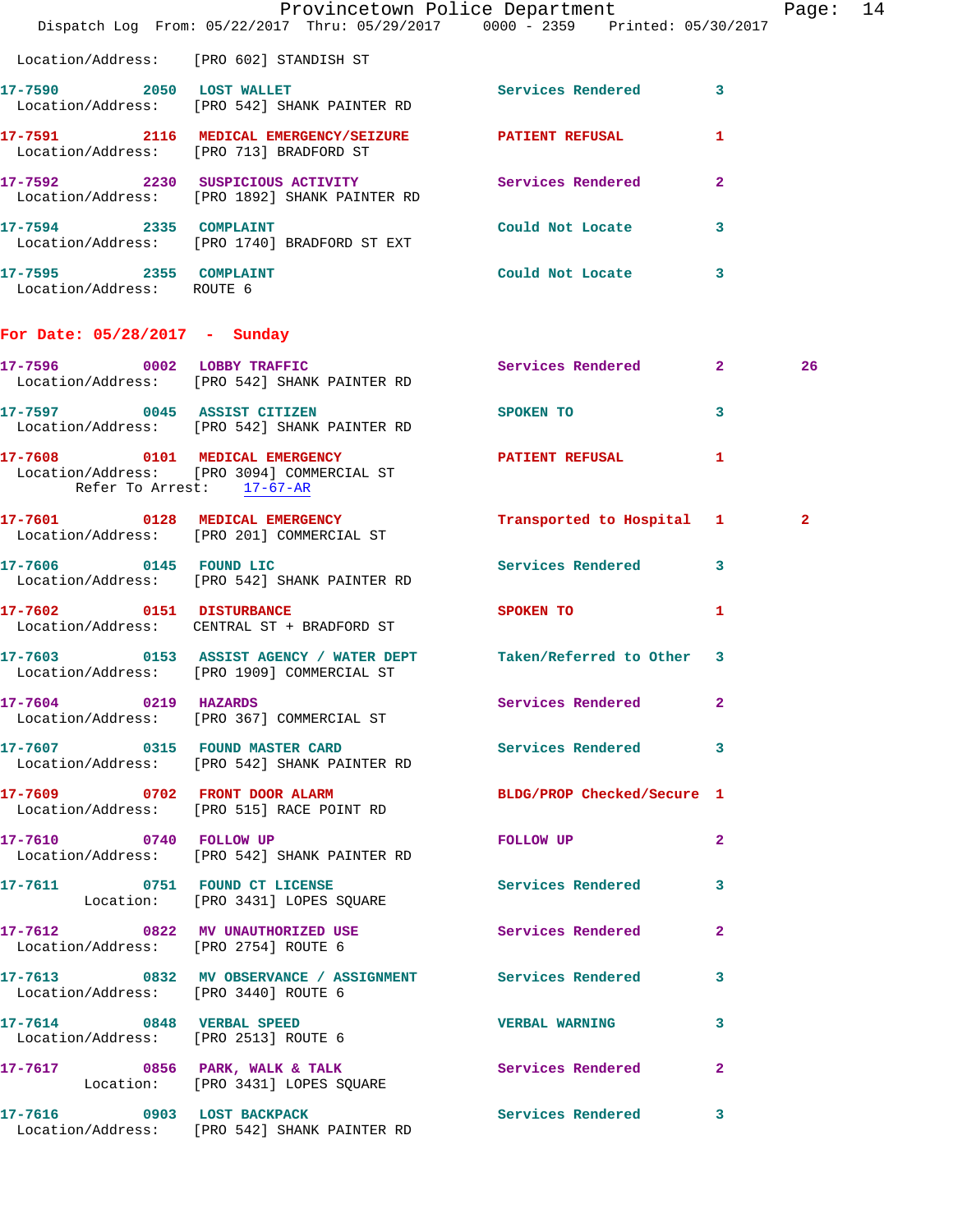|                                                   | 17-7618 0915 PARK, WALK & TALK Services Rendered<br>Location: [PRO 3431] LOPES SQUARE                         |                           | $\overline{2}$          |
|---------------------------------------------------|---------------------------------------------------------------------------------------------------------------|---------------------------|-------------------------|
|                                                   | 17-7620 0940 MV OBSERVANCE / ASSIGNMENT Services Rendered<br>Location/Address: [PRO 2521] ROUTE 6             |                           | 3                       |
|                                                   | 17-7621 0942 ESCORT 5K RUN<br>Location/Address: [PRO 3430] COMMERCIAL ST                                      | <b>Services Rendered</b>  | 3                       |
|                                                   | 17-7622 0957 PARKED MV COMPLAINT<br>Location/Address: [PRO 359] COMMERCIAL ST                                 | Unfounded                 | $\overline{2}$          |
|                                                   | 17-7623 1127 REASSURANCE CHECK<br>Location/Address: [PRO 878] CONANT ST                                       | <b>Services Rendered</b>  | $\mathbf{3}$            |
|                                                   | 17-7624 1130 SPILL HAZARD<br>Location/Address: [PRO 2426] COMMERCIAL ST                                       | Taken/Referred to Other 2 |                         |
|                                                   | 17-7625 1141 VERBAL STOP SIGN<br>Location/Address: [PRO 2513] ROUTE 6                                         | <b>VERBAL WARNING</b>     | 3                       |
|                                                   | 17-7626 1153 MV OBSERVANCE / ASSIGNMENT Services Rendered 3<br>Location/Address: ROUTE 6 + SNAIL RD           |                           |                         |
|                                                   | 17-7627 1204 TRAFFIC CONTROL<br>Location/Address: [PRO 94] BRADFORD ST                                        | Removed Hazard            | 3                       |
|                                                   | 17-7628 1206 PARKED W/ PERMISSION<br>Location/Address: [PRO 105] COMMERCIAL ST                                | Taken/Referred to Other 2 |                         |
|                                                   | 17-7629 1208 VERBAL STOP SIGN<br>Location/Address: [PRO 2513] ROUTE 6                                         | <b>VERBAL WARNING</b>     | 3                       |
|                                                   | 17-7630 1217 BUILDING/PROPERTY CHECK<br>Location/Address: [PRO 3259] MACMILLAN WHARF                          | <b>Services Rendered</b>  | $\overline{\mathbf{3}}$ |
|                                                   | 17-7632 1230 DOG IN VAN<br>Location/Address: [PRO 2265] COMMERCIAL ST                                         | Services Rendered         | $\mathbf{2}$            |
| 17-7631 1232 MV STOP<br>Location/Address: ROUTE 6 |                                                                                                               | <b>VERBAL WARNING</b>     | 3                       |
|                                                   | 17-7633 1242 BIKE ACCIDENT/LEG INJURY Transported to Hospital 2<br>Location/Address: [PRO 440] HARRY KEMP WAY |                           |                         |
|                                                   | 17-7634 1244 ASSIST CITIZEN<br>Location/Address: [PRO 1430] COMMERCIAL ST                                     | <b>Services Rendered</b>  | 3                       |
|                                                   | 17-7635 1246 WRITTEN WARNING SPEED<br>Location/Address: [PRO 2513] ROUTE 6                                    | <b>Services Rendered</b>  | $\mathbf{3}$            |
|                                                   | 17-7636 1302 BUILDING/PROPERTY CHECK Services Rendered 3<br>Location/Address: [PRO 2898] JEROME SMITH RD      |                           |                         |
|                                                   | 17-7637 1302 ASSIST AGENCY / MUTUAL AID Services Rendered<br>Location/Address: [PRO 2521] ROUTE 6             |                           | 3                       |
|                                                   | 17-7638 1307 VERBAL FAIL TO MOVE<br>Location/Address: [PRO 2513] ROUTE 6                                      | <b>VERBAL WARNING</b>     | 3                       |
|                                                   | 17-7639 1309 MV OPERATIONS COMPLAINT<br>Location/Address: [PRO 2521] ROUTE 6                                  | Could Not Locate          | $\overline{2}$          |
| 17-7640 1322 COMPLAINT                            | Location/Address: [PRO 3296] SHANK PAINTER RD                                                                 | Could Not Locate          | 3                       |
|                                                   | 17-7641 1341 MV OPERATIONS COMPLAINT<br>Location/Address: [PRO 2521] ROUTE 6                                  | Services Rendered         | $\overline{\mathbf{2}}$ |
|                                                   | 17-7642 1353 WATER RESCUE                                                                                     | <b>Services Rendered</b>  | $\mathbf{1}$            |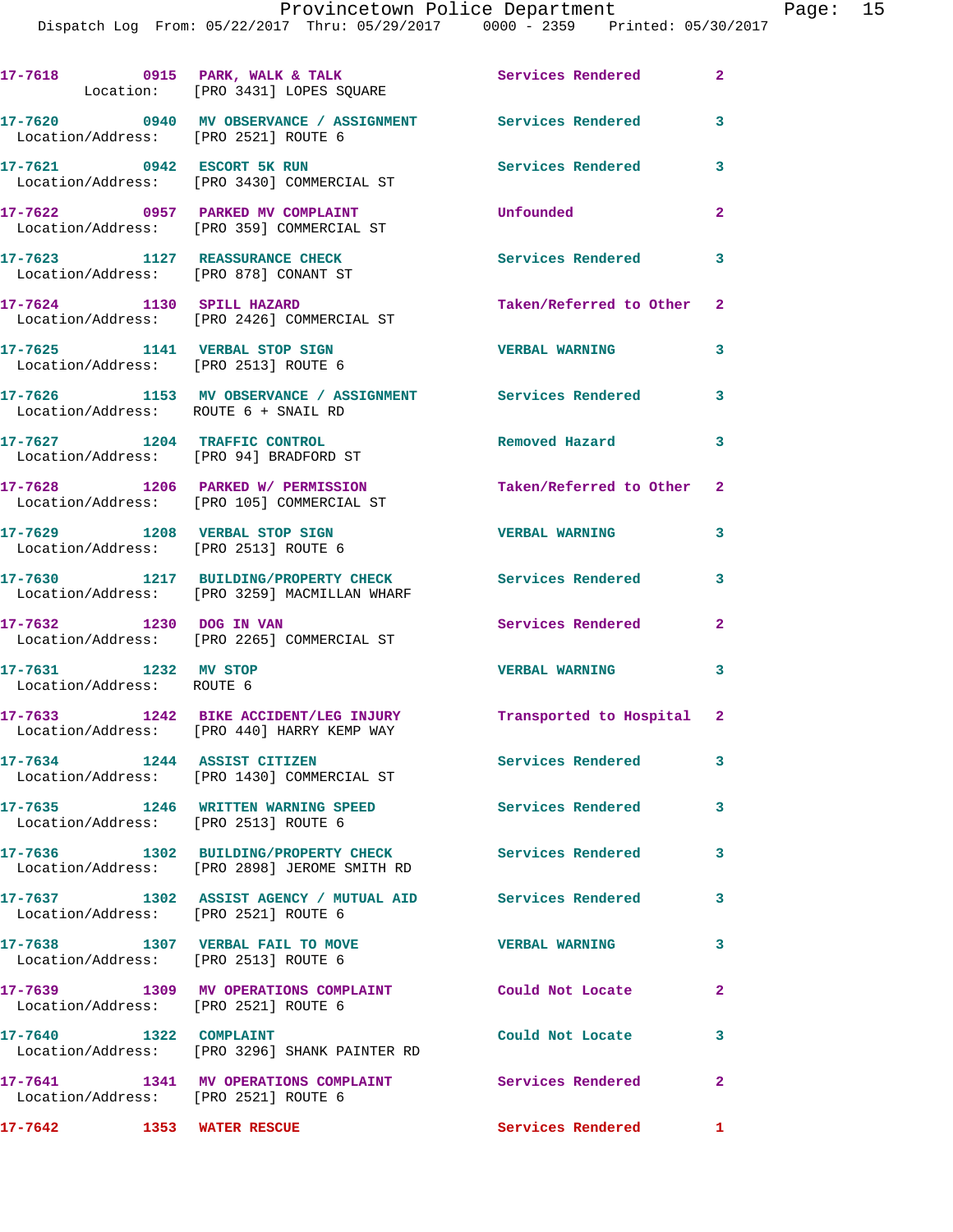|                                       | Dispatch Log From: 05/22/2017 Thru: 05/29/2017 0000 - 2359 Printed: 05/30/2017                               | Provincetown Police Department |              | Page: $16$ |  |
|---------------------------------------|--------------------------------------------------------------------------------------------------------------|--------------------------------|--------------|------------|--|
|                                       | Location/Address: [PRO 106] COMMERCIAL ST                                                                    |                                |              |            |  |
|                                       | 17-7645 1525 MEDICAL EMERGENCY/EVAL Services Rendered 1<br>Location/Address: [PRO 1892] SHANK PAINTER RD     |                                |              |            |  |
| Location/Address: ROUTE 6             | 17-7646 1604 ASSIST AGENCY / MUTUAL AID Services Rendered 3                                                  |                                |              |            |  |
|                                       | 17-7647 1623 COMPLAINT<br>Location/Address: [PRO 300] COMMERCIAL ST                                          | Services Rendered 3            |              |            |  |
|                                       | 17-7648 1633 MV STOP<br>Location/Address: [PRO 2513] ROUTE 6                                                 | Citation/Warning Issued 3      |              |            |  |
|                                       | 17-7649 1654 BUILDING/PROPERTY CHECK BLDG/PROP Checked/Secure 3<br>Location/Address: [PRO 518] RACE POINT RD |                                |              |            |  |
|                                       | 17-7650 1703 LOST SILVER/GOLD BRACELET SPOKEN TO<br>Location: [PRO 3431] LOPES SQUARE                        |                                | 3            |            |  |
| 17-7651 1708 SERVICE CALL             | Location/Address: [PRO 401] COMMERCIAL ST                                                                    | Services Rendered 3            |              |            |  |
|                                       | 17-7652 1710 FOLLOW UP<br>Location/Address: [PRO 269] COMMERCIAL ST                                          | SPOKEN TO                      | 2            |            |  |
|                                       | 17-7653 1747 BUILDING/PROPERTY CHECK BLDG/PROP Checked/Secure 3<br>Location/Address: COMMERCIAL ST           |                                |              |            |  |
|                                       | 17-7654 1757 MV OBSERVANCE / ASSIGNMENT Services Rendered 3<br>Location/Address: CONWELL ST                  |                                |              |            |  |
| Location/Address: [PRO 1853] SNOWS LN | 17-7655 1812 MEDICAL EMERGENCY/REBANDAGE Services Rendered                                                   |                                | 1            |            |  |
|                                       | 17-7656 1822 SERVICE CALL<br>Location/Address: [PRO 542] SHANK PAINTER RD                                    | SPOKEN TO                      | 3            |            |  |
|                                       | 17-7657 1828 DRUNK MALE IN ROADWAY Services Rendered<br>Location/Address: BRADFORD ST + HOWLAND ST           |                                | $\mathbf{2}$ |            |  |
| 17-7658 1857 MV COMPLAINT             | Location/Address: [OT] NICKERSON ST + SPINNAKER LN                                                           | Services Rendered 2            |              |            |  |
|                                       | 17-7659 1933 BUILDING/PROPERTY CHECK BLDG/PROP Checked/Secure 3<br>Location/Address: [PRO 385] COMMERCIAL ST |                                |              |            |  |
|                                       | 17-7660 1935 MV STOP<br>Location/Address: [PRO 1669] BRADFORD ST                                             | VERBAL WARNING 3               |              |            |  |
| Location/Address: COMMERCIAL ST       | 17-7662 2008 BUILDING/PROPERTY CHECK BLDG/PROP Checked/Secure 3                                              |                                |              |            |  |
|                                       | 17-7663 2009 LANDLORD/TENANT<br>Location/Address: [PRO 564] BAYBERRY AVE                                     | Services Rendered              | 2            |            |  |
|                                       | 17-7665 2030 NOISE COMPLAINT<br>Location/Address: [PRO 440] HARRY KEMP WAY                                   | <b>GONE ON ARRIVAL</b>         | 3            |            |  |
|                                       | 17-7666 2036 BUILDING/PROPERTY CHECK BLDG/PROP Checked/Secure 3 Location/Address: [PRO 385] COMMERCIAL ST    |                                |              |            |  |
|                                       | 17-7667 2039 LARCENY / FORGERY / FRAUD SPOKEN TO<br>Location/Address: [PRO 3296] SHANK PAINTER RD            |                                | 2            |            |  |
|                                       | 17-7668 2043 MV STOP<br>Location/Address: [PRO 2577] BRADFORD ST                                             | <b>VERBAL WARNING</b>          | 3            |            |  |
|                                       | 17-7669 2110 PARKING COMPLAINT / GENERAL Citation/Warning Issued 3<br>Location/Address: [PRO 1369] COURT ST  |                                |              |            |  |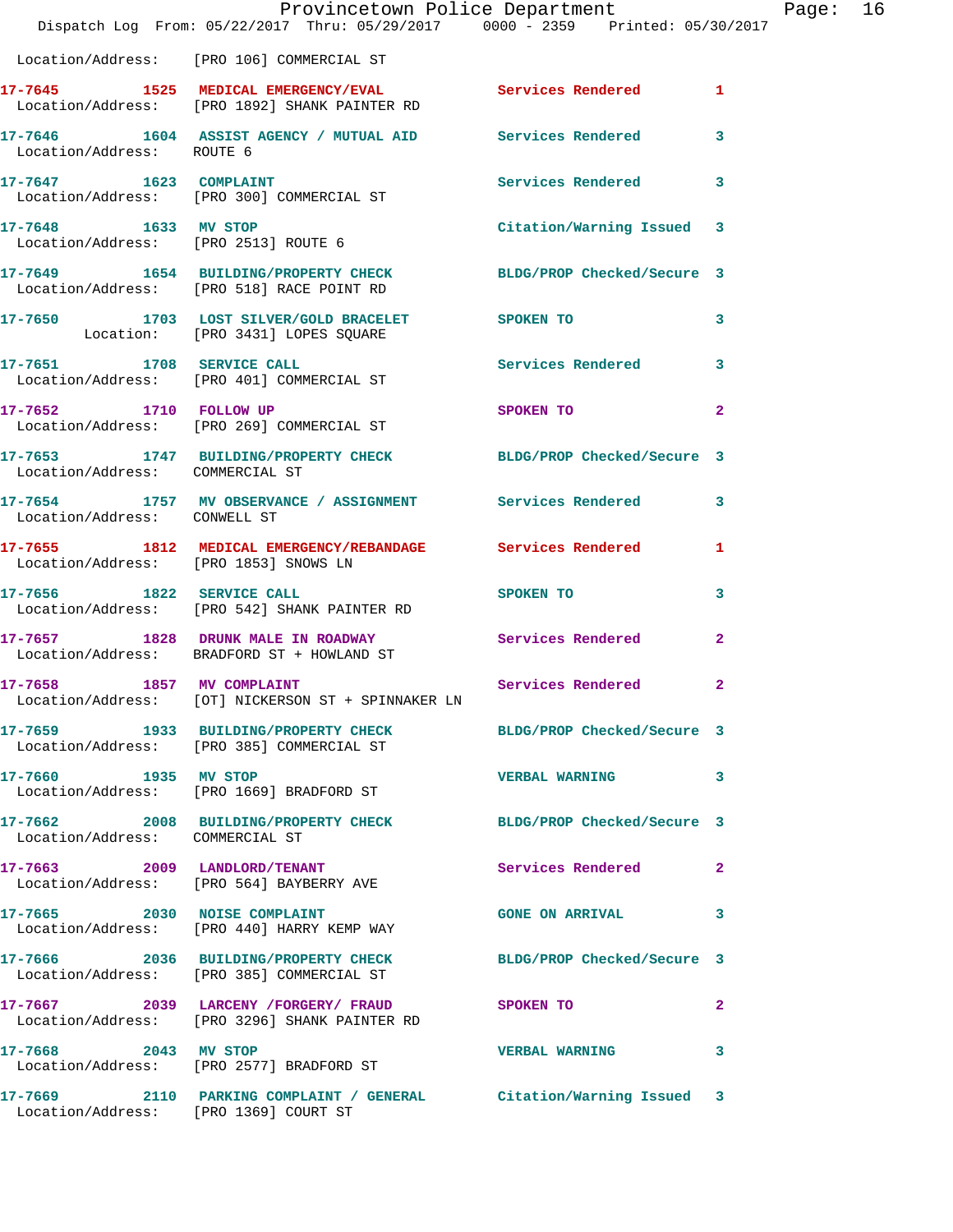| 17-7670 2115 MV COMPLAINT    | Location/Address: [PRO 433] RYDER ST EXT                                                                     | Services Rendered 2                    |                |
|------------------------------|--------------------------------------------------------------------------------------------------------------|----------------------------------------|----------------|
|                              | 17-7671 2120 ANIMAL CALL/DOG IN CAR<br>Location/Address: [PRO 526] RYDER ST EXT                              | <b>Services Rendered</b>               | $\overline{2}$ |
|                              | 17-7672 2145 BUILDING/PROPERTY CHECK<br>Location/Address: [PRO 385] COMMERCIAL ST                            | BLDG/PROP Checked/Secure 3             |                |
|                              | 17-7673 2202 SUSPICIOUS ACTIVITY<br>Location/Address: [PRO 165] COMMERCIAL ST                                | Unfounded                              | $\overline{2}$ |
| 17-7674 2204 DISTURBANCE     | Location/Address: [PRO 1745] ATLANTIC AVE                                                                    | SPOKEN TO                              | 1              |
|                              | $17-7675$ 2223 ANIMAL CALL/DOG IN M/V<br>Location/Address: [PRO 2500] COMMERCIAL ST                          | Services Rendered                      | $\overline{2}$ |
| 17-7676 2233 MV COMPLAINT    | Location/Address: [PRO 2479] ROUTE 6                                                                         | Taken/Referred to Other 2              |                |
|                              | 17-7677 2237 BUILDING/PROPERTY CHECK BLDG/PROP Checked/Secure 3<br>Location/Address: [PRO 385] COMMERCIAL ST |                                        |                |
| Location: CENTER OF TOWN     | 17-7678 2313 TAXI CALLS/COMPLAINTS                                                                           | <b>Services Rendered 22 Services</b> 2 |                |
| 17-7679 2322 ALARM - GENERAL | Location/Address: [PRO 4041] BRADFORD ST                                                                     | False Alarm                            | $\mathbf{1}$   |
|                              | 17-7680 2327 BUILDING/PROPERTY CHECK<br>Location/Address: [PRO 526] RYDER ST EXT                             | BLDG/PROP Checked/Secure 3             |                |
|                              | 17-7681 2335 BUILDING/PROPERTY CHECK<br>Location/Address: [PRO 3242] COMMERCIAL ST                           | BLDG/PROP Checked/Secure 3             |                |
|                              | 17-7684 2352 BUILDING/PROPERTY CHECK<br>Location/Address: [PRO 182] COMMERCIAL ST                            | BLDG/PROP Checked/Secure 3             |                |
|                              | 17-7685 2355 BUILDING/PROPERTY CHECK<br>Location/Address: [PRO 3242] COMMERCIAL ST                           | BLDG/PROP Checked/Secure 3             |                |
|                              |                                                                                                              |                                        |                |

## **For Date: 05/29/2017 - Monday**

|                                                       | 17-7686 0001 BAR CHECK<br>Location/Address: [PRO 3443] COMMERCIAL ST                                                   | No Action Required 2  |                         |              |
|-------------------------------------------------------|------------------------------------------------------------------------------------------------------------------------|-----------------------|-------------------------|--------------|
|                                                       | Location/Address: [PRO 542] SHANK PAINTER RD                                                                           |                       | $\overline{2}$          | 18           |
|                                                       | 17-7689       0024   MV OBSERVANCE / ASSIGNMENT       No Action Required<br>Location/Address: BRADFORD ST + HOWLAND ST |                       | $\overline{\mathbf{3}}$ |              |
|                                                       | 17-7690 0026 MV STOP<br>Location/Address: BRADFORD ST + ALLERTON ST                                                    | <b>VERBAL WARNING</b> | 3                       |              |
| 17-7691 0033 MV STOP<br>Location/Address: BRADFORD ST |                                                                                                                        | <b>VERBAL WARNING</b> | $\overline{\mathbf{3}}$ |              |
|                                                       | Location/Address: [PRO 3242] COMMERCIAL ST                                                                             |                       |                         |              |
|                                                       | 17-7692 0042 BUILDING/PROPERTY CHECK BLDG/PROP Checked/Secure 3<br>Location/Address: [PRO 530] SHANK PAINTER RD        |                       |                         |              |
|                                                       | 17-7694 0107 MV STOP<br>Location/Address: BRADFORD ST + COMMERCIAL ST                                                  | <b>VERBAL WARNING</b> | 3                       |              |
| Location/Address: ROUTE 6                             | 17-7696       0115   MV COMPLAINT/ARREST            Arrest(s) Made                                                     |                       | $\overline{2}$          | $\mathbf{1}$ |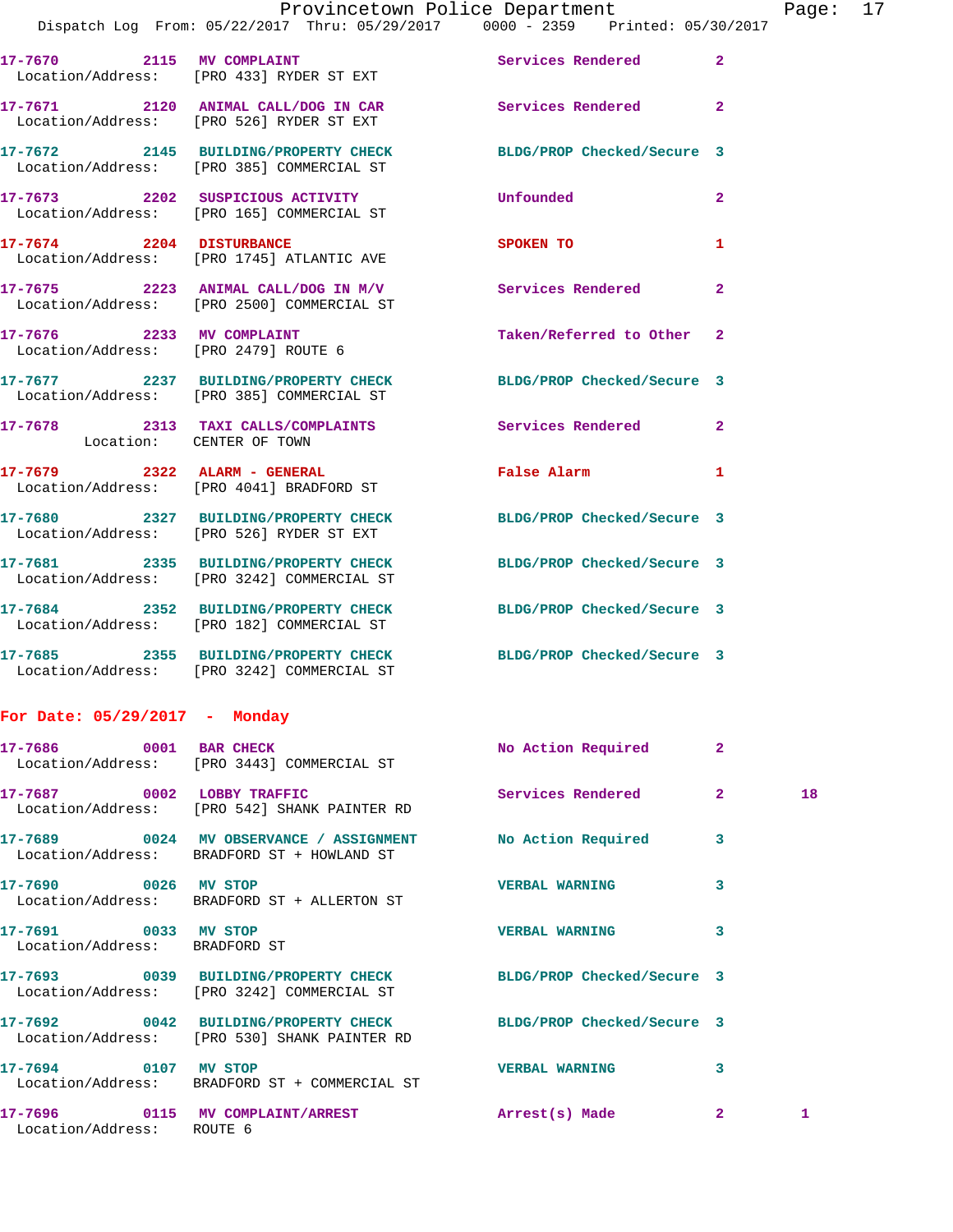|                                      | Dispatch Log From: 05/22/2017 Thru: 05/29/2017 0000 - 2359 Printed: 05/30/2017                                |                            |              |
|--------------------------------------|---------------------------------------------------------------------------------------------------------------|----------------------------|--------------|
| Refer To Arrest: 17-69-AR            |                                                                                                               |                            |              |
|                                      | 17-7697 0141 FIRE, SMOKE                                                                                      | Extinguished 1             |              |
|                                      | Location/Address: [PRO 1124] THISTLEMORE RD                                                                   |                            |              |
|                                      | 17-7698 0205 STAFF ON SITE<br>Location/Address: [PRO 3331] COMMERCIAL ST                                      | Services Rendered 3        |              |
|                                      | 17-7699 0224 BUILDING/PROPERTY CHECK BLDG/PROP Checked/Secure 3<br>Location/Address: [PRO 3242] COMMERCIAL ST |                            |              |
|                                      | 17-7700 0306 NOISE COMPLAINT<br>Location/Address: [PRO 1650] BRADFORD ST EXT                                  | SPOKEN TO 3                |              |
|                                      | 17-7701 0600 BUILDING/PROPERTY CHECK BLDG/PROP Checked/Secure 3<br>Location/Address: [PRO 385] COMMERCIAL ST  |                            |              |
|                                      | 17-7702 0716 BUILDING/PROPERTY CHECK BLDG/PROP Checked/Secure 3<br>Location/Address: [PRO 385] COMMERCIAL ST  |                            |              |
|                                      | 17-7703 0803 BUILDING/PROPERTY CHECK Services Rendered 3<br>Location/Address: [PRO 3259] MACMILLAN WHARF      |                            |              |
|                                      | 17-7704 0806 BUILDING/PROPERTY CHECK Services Rendered<br>Location/Address: [PRO 3242] COMMERCIAL ST          |                            | $\mathbf{3}$ |
|                                      |                                                                                                               |                            | 3            |
|                                      | 17-7706 0847 BUILDING/PROPERTY CHECK Services Rendered<br>Location/Address: [PRO 2483] COMMERCIAL ST          |                            | 3            |
|                                      | 17-7707 0853 DISTURBANCE<br>Location/Address: [PRO 3259] MACMILLAN WHARF                                      | Peace Restored and the sea | $\mathbf{1}$ |
|                                      | 17-7708 0910 FOLLOW UP<br>Location/Address: [PRO 542] SHANK PAINTER RD                                        | FOLLOW UP                  | $\mathbf{2}$ |
|                                      | 17-7709 0935 FOLLOW UP<br>Location/Address: [PRO 542] SHANK PAINTER RD                                        | FOLLOW UP                  | $\mathbf{2}$ |
|                                      | 17-7710 1017 BUILDING/PROPERTY CHECK Services Rendered 3<br>Location/Address: [PRO 2483] COMMERCIAL ST        |                            |              |
|                                      | 17-7711 1045 OPEN CONTAINER<br>Location/Address: [PRO 539] SHANK PAINTER RD                                   | <b>VERBAL WARNING</b>      | $\mathbf{2}$ |
|                                      | 17-7712 1051 BUILDING/PROPERTY CHECK BLDG/PROP Checked/Secure 3<br>Location/Address: [PRO 385] COMMERCIAL ST  |                            |              |
|                                      | 17-7713 1055 PARK, WALK & TALK<br>Location/Address: [PRO 105] COMMERCIAL ST                                   | Services Rendered          | 2            |
| Location/Address: [PRO 2513] ROUTE 6 | 17-7714 1130 VERBAL INSPECTION                                                                                | <b>VERBAL WARNING</b>      | 3            |
|                                      | 17-7715 1138 FOUND ID/CARDS<br>Location/Address: [PRO 542] SHANK PAINTER RD                                   | Services Rendered          | 3            |
| 17-7716 1146 ABANDONED TRASH         | Location/Address: [PRO 840] COMMERCIAL ST                                                                     | Taken/Referred to Other 3  |              |
|                                      | 17-7717 1215 LOST CT LICENSE<br>Location/Address: [PRO 542] SHANK PAINTER RD                                  | Services Rendered          | 3            |
| 17-7718 1308 LOST WALLET             | Location/Address: [PRO 221] COMMERCIAL ST                                                                     | Services Rendered          | 3            |
|                                      | 17-7719 1311 BLOOD SUGAR EVALUATION<br>Location/Address: [PRO 2605] COMMERCIAL ST                             | <b>GONE ON ARRIVAL</b>     | 1            |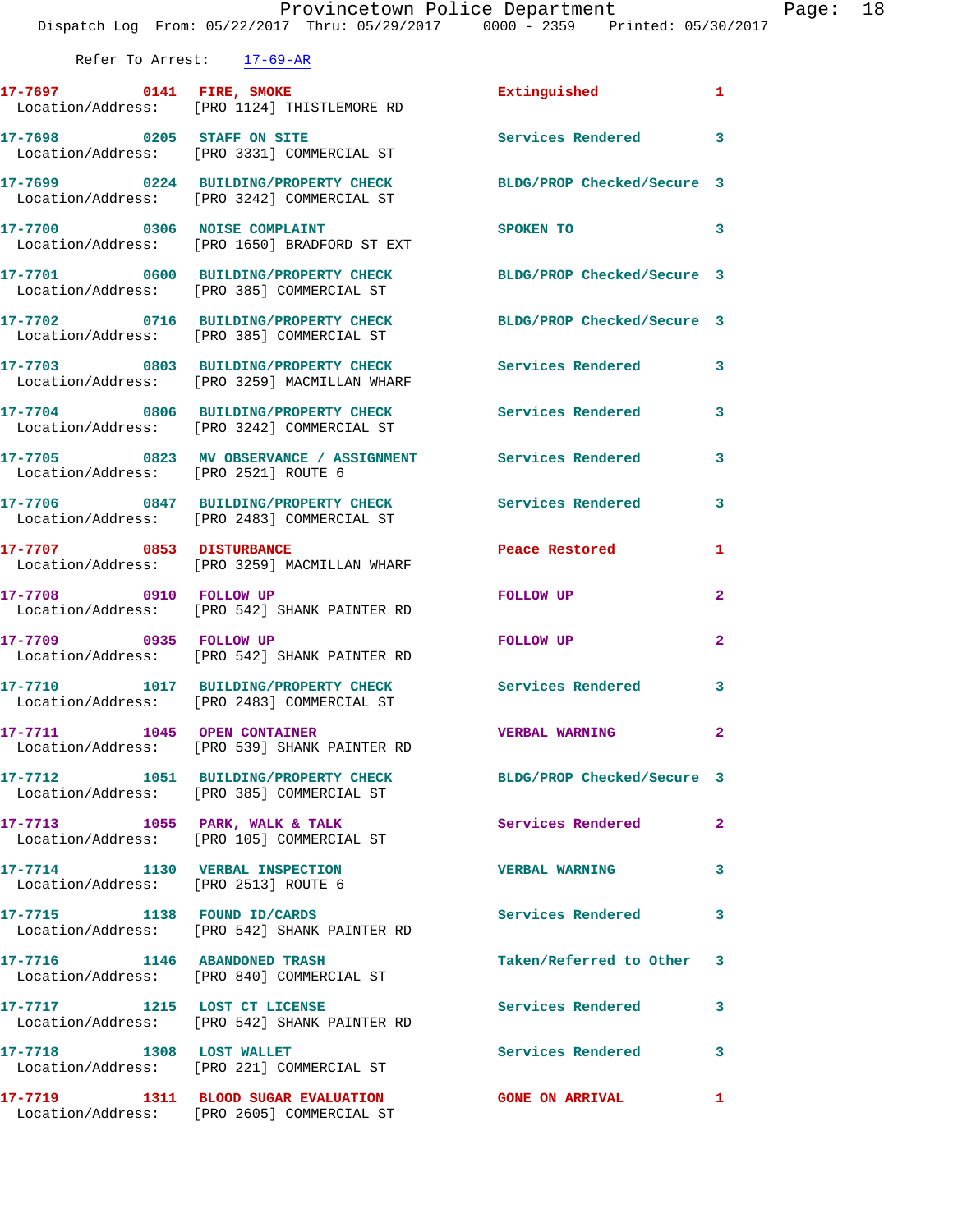|                                                                 | Provincetown Police Department<br>Dispatch Log From: 05/22/2017 Thru: 05/29/2017 0000 - 2359 Printed: 05/30/2017                      |                            |                |
|-----------------------------------------------------------------|---------------------------------------------------------------------------------------------------------------------------------------|----------------------------|----------------|
|                                                                 | 17-7720   1337 MV OBSERVANCE / ASSIGNMENT   No Action Required<br>Location/Address: [PRO 3440] ROUTE 6                                |                            | 3              |
| 17-7722 1348 MV STOP<br>Location/Address: ROUTE 6 + SNAIL RD    |                                                                                                                                       | Citation/Warning Issued    | 3              |
|                                                                 | 17-7723 1405 BUILDING/PROPERTY CHECK Services Rendered<br>Location/Address: [PRO 2898] JEROME SMITH RD                                |                            | 3              |
|                                                                 | 17-7724 1411 FOUND FANNY PACK/ID<br>Location/Address: [PRO 542] SHANK PAINTER RD                                                      | <b>Services Rendered</b>   | 3              |
|                                                                 | 17-7725 1428 TOUR BUS STUCK<br>Location/Address: BANGS ST + COMMERCIAL ST                                                             | <b>Services Rendered</b>   | $\overline{a}$ |
| Location/Address: [PRO 3440] ROUTE 6                            | 17-7726 1515 MV OBSERVANCE / ASSIGNMENT Services Rendered                                                                             |                            | 3              |
|                                                                 | 17-7731 1528 BUILDING/PROPERTY CHECK BLDG/PROP Checked/Secure 3<br>Location/Address: [PRO 3314] COMMERCIAL ST                         |                            |                |
|                                                                 | 17-7728 1546 BUILDING/PROPERTY CHECK BLDG/PROP Checked/Secure 3<br>Location/Address: [PRO 3242] COMMERCIAL ST                         |                            |                |
| 17-7730 1637 FOLLOW UP                                          | Location/Address: [PRO 1737] BRADFORD ST                                                                                              | Could Not Locate           | $\overline{2}$ |
| Refer To Arrest: 17-67-AR                                       | 17-7732 1656 RESTRAINING ORDER/QUESTION SPOKEN TO<br>Location/Address: [PRO 542] SHANK PAINTER RD                                     |                            | $\mathbf{2}$   |
| 17-7733 1710 ALARM - GENERAL                                    | Location/Address: [PRO 440] HARRY KEMP WAY                                                                                            | False Alarm                | 1              |
|                                                                 | 17-7734 1719 BUILDING/PROPERTY CHECK<br>Location/Address: [PRO 385] COMMERCIAL ST                                                     | BLDG/PROP Checked/Secure 3 |                |
|                                                                 | 17-7735 1804 BUILDING/PROPERTY CHECK BLDG/PROP Checked/Secure 3<br>Location/Address: [PRO 3242] COMMERCIAL ST                         |                            |                |
|                                                                 | 17-7736 1825 BUILDING/PROPERTY CHECK<br>Location/Address: [PRO 385] COMMERCIAL ST                                                     | BLDG/PROP Checked/Secure 3 |                |
| 17-7738 1843 FOLLOW UP                                          | Location/Address: [PRO 3296] SHANK PAINTER RD                                                                                         | SPOKEN TO                  | $\mathbf{2}$   |
|                                                                 | 17-7739 1920 COMPLAINT/VIOLATE HARASSMENT O Arrest(s) Made<br>Location/Address: [PRO 1989] COMMERCIAL ST<br>Refer To Arrest: 17-70-AR |                            | 3              |
|                                                                 | 17-7740 1950 BUILDING/PROPERTY CHECK BLDG/PROP Checked/Secure 3<br>Location/Address: [PRO 385] COMMERCIAL ST                          |                            |                |
| 17-7742 2015 MV STOP                                            | Location/Address: [PRO 3442] COMMERCIAL ST                                                                                            | <b>VERBAL WARNING</b>      | 3              |
|                                                                 | 17-7741 2017 BUILDING/PROPERTY CHECK<br>Location/Address: [PRO 519] RACE POINT RD                                                     | BLDG/PROP Checked/Secure 3 |                |
|                                                                 | 17-7743 2041 BUILDING/PROPERTY CHECK<br>Location/Address: [PRO 385] COMMERCIAL ST                                                     | BLDG/PROP Checked/Secure 3 |                |
| 17-7744 2059 NOISE COMPLAINT<br>Location/Address: COMMERCIAL ST |                                                                                                                                       | SPOKEN TO                  | 3              |
|                                                                 | 17-7745 2158 BUILDING/PROPERTY CHECK BLDG/PROP Checked/Secure 3<br>Location/Address: [PRO 3242] COMMERCIAL ST                         |                            |                |
|                                                                 | 17-7746 2325 BUILDING/PROPERTY CHECK<br>Location/Address: [PRO 3242] COMMERCIAL ST                                                    | BLDG/PROP Checked/Secure 3 |                |

Page:  $19$ <br> $1017$